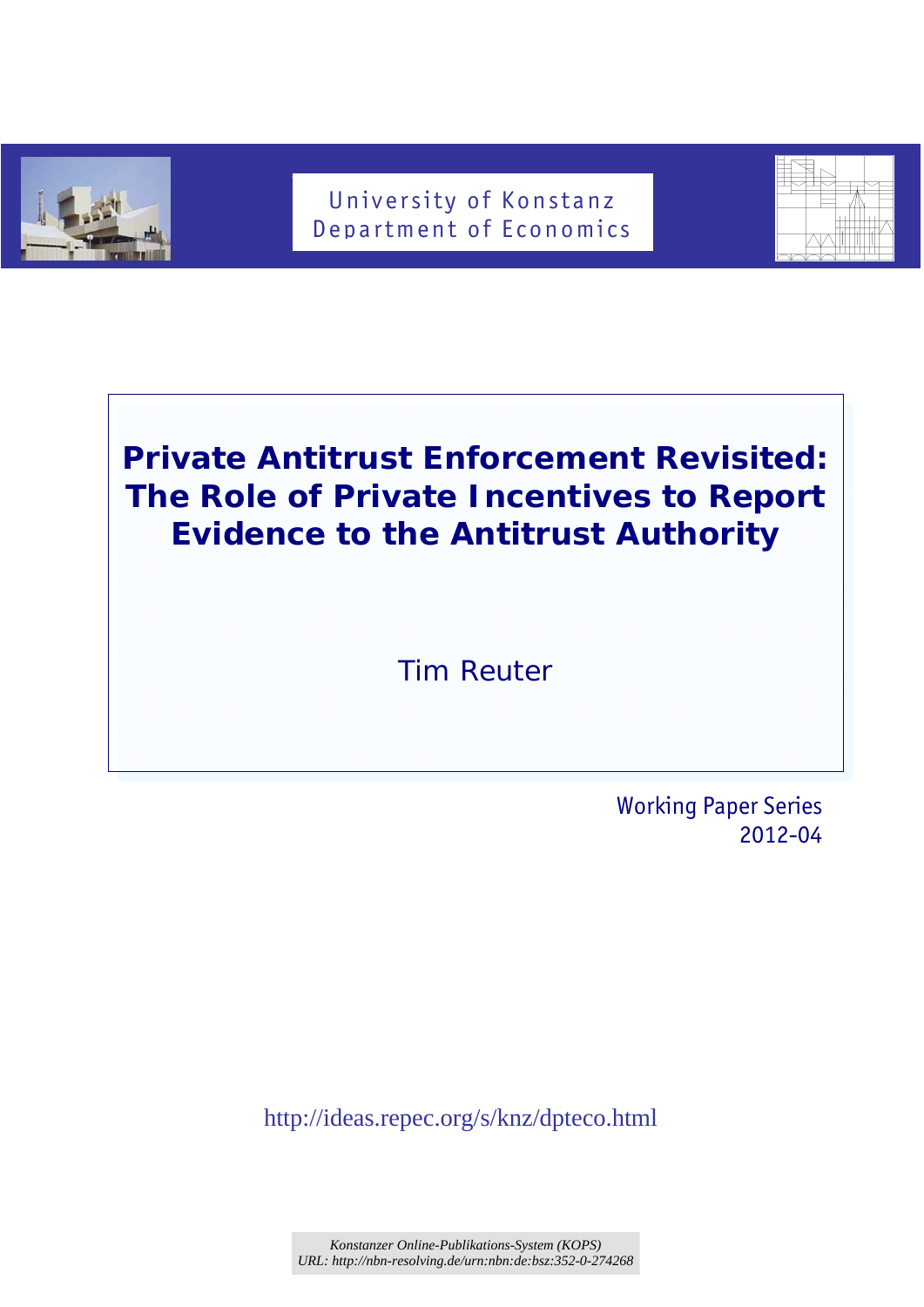## Private antitrust enforcement revisited: The role of private incentives to report evidence to the antitrust authority

Tim Reuter<sup>∗</sup>

February 13, 2012

It is commonly believed that the possibility to sue privately for antitrust damages decreases the number of type II errors in enforcement at the cost of creating more type I errors. We extend the analysis by taking into account the fact that private parties often submit evidence during public prosecution. Such parties consider private suit as a partial substitute for public prosecution, as both imply desistance of the violation. The trial option might induce these parties to be less willing to contribute evidence to public cases. Private trials crowd out public prosecution and can have ambiguous effects on the number of enforcement errors.

JEL classifications: K21, K41, K42, L41 Keywords: private and public enforcement, damages, antitrust litigation,

<sup>∗</sup>University of Konstanz, Department of Economics, Box 137, D-78457 Konstanz, Phone +49 7531 88 4928, tim.reuter@uni-konstanz.de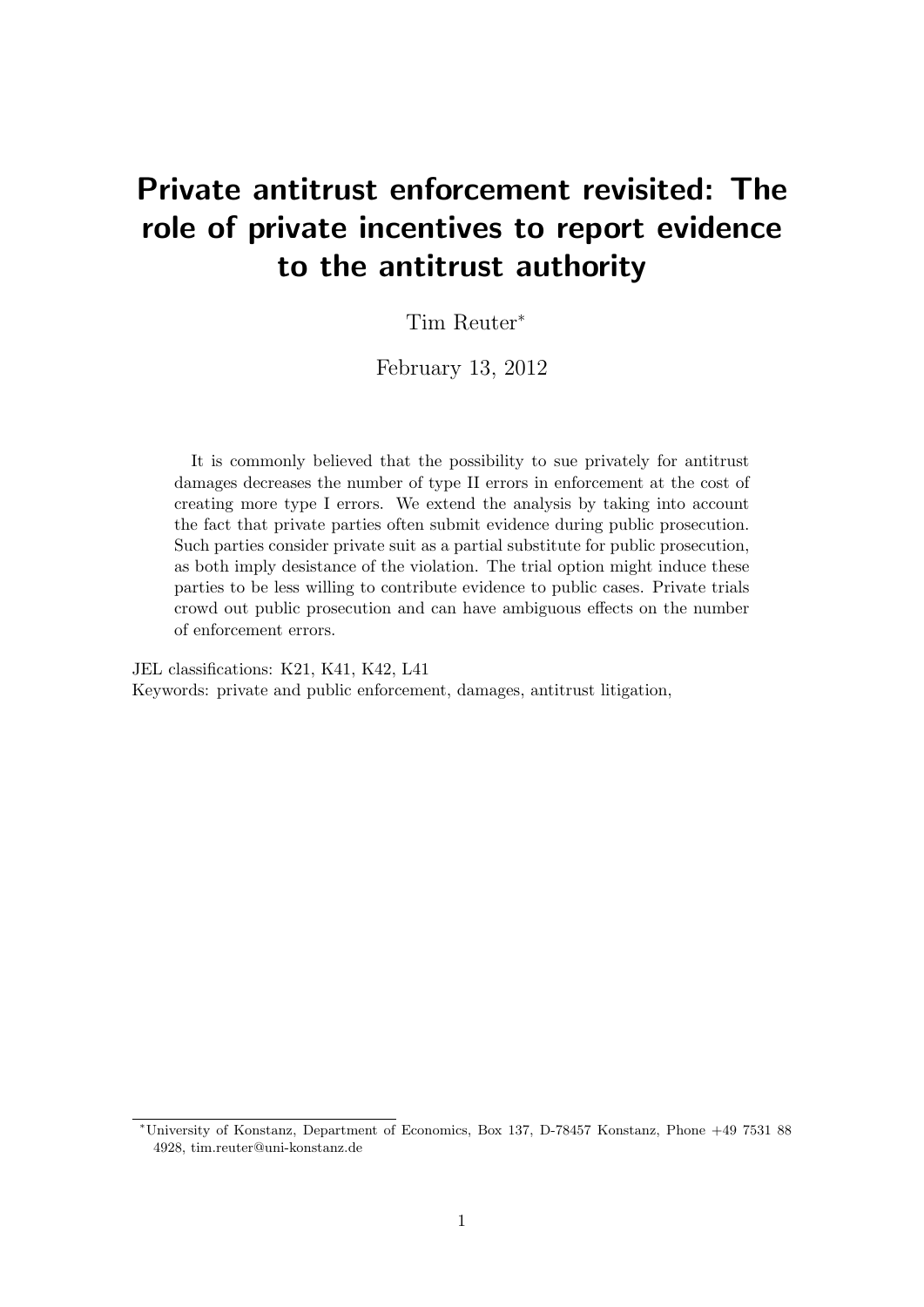## 1 Introduction

#### 1.1 Motivation and main result

In 2003, the European Commission enacted legislation allowing antitrust breaches to be prosecuted through national and European courts. Private parties now have the possibility to sue for damages and for injunctions against violations of competition law and thus are able to initiate antitrust proceedings. Previously, only antitrust authorities were able to impose a fine or declare a given behavior to be in breach of antitrust laws.<sup>1</sup> This policy change has aligned European enforcement practice with that of the United States,<sup>2</sup> where trials filed by private parties are the most common form of prosecution.<sup>3</sup> As this legal reform has the potential to fundamentally change enforcement practice, it has naturally triggered a wave of research on its economic effects.

One argument identified by a number of researchers is that with supplementary private enforcement, the number of unprosecuted anticompetitive actions (type II errors) decreases; however, this occurs at the cost of an increase in false prosecutions (type I errors). The ideas behind this theory are simple and identical for the two error types. If the antitrust authority (henceforth AA) fails to prosecute an antitrust breach, the option for private enforcement introduces a second chance for prosecution, namely through judicial decree in the private suit. Similarly, even if the courts correctly choose to not prosecute a procompetitive action, the possibility of private trial entails a second risk for false prosecution. McAfee et al. (2008) and Calcagno (2012) examine this argument in formal models. Both start from the assumption that there is some private party eligible for payment of damages, and that this party is perfectly informed about the antitrust violation, while the AA receives only an imperfect signal regarding the competitive nature of the offending firm's action. The objective of private trial enforcement is to utilize this information about the legality of an action possessed by the injured party. They further assume that a private trial is the only channel through which this private information can be exploited in antitrust enforcement. However, this simplification does not represent the actual way in which antitrust institutions operate, as communication between injured parties and the AA in connection with standard investigation seems to be a common feature in enforcement practice.

We investigate the consequences of private trials on enforcement efficacy, taking into account the fact that private parties have the possibility to report breaches of competition law to the AA. The fact that AAs rely on and act upon the revelation of information by third parties is well documented. For instance, Harrington (2006) discusses the steps

 $1$ However, the judicial system played an important role in antitrust enforcement, as a prosecuted firm had the right to appeal administrative convictions in the Court of First Instance.

<sup>&</sup>lt;sup>2</sup>An important remaining difference between American and European enforcement institutions is that the antitrust authority in the US cannot itself apply fines, but must bring the case to trial, just as a private party does. See Ganglmair and Guenster (2011) for a technical analysis of the effects resulting from this institutional difference.

<sup>3</sup>Segal and Whinston (2006) report that in the US about 90% of all antitrust trials are initiated by private parties.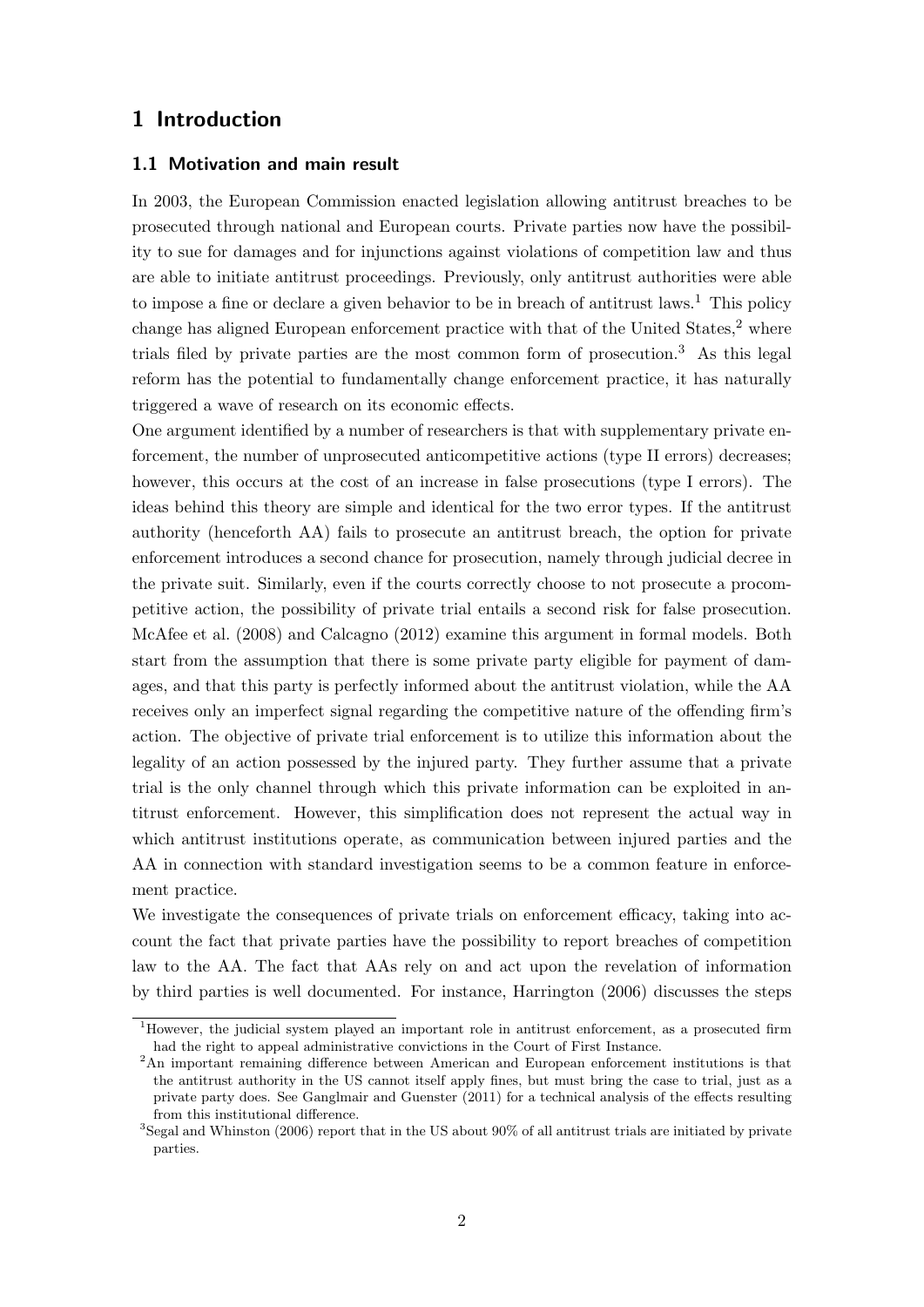of antitrust enforcement procedures, concluding that the AA plays almost no role in the detection of antitrust violations, but rather investigates and prosecutes based upon initial evidence provided by outside parties. Hay and Kelley (1974) find that in only two out of 49 price-fixing cases did the Department of Justice (the American competition authority) initiate an investigation without any external informant reporting the infringement. The possibility of external complaint is also formalized in EC Regulation 01/2003 Article 7, which specifies that any party with a legitimate interest can demand that the AA initiates a formal investigation.<sup>4</sup> This paper addresses the highly topical matter of the enforcement effects of private trials in the light of private incentives to present evidence to the AA. Our study establishes that allowing private trials does not necessarily decrease the chance that guilty firms will go undetected (i.e., lower the probability of type II errors); this finding contradicts previous literature. In an additional contrast to the established argument, we show that private trials may in fact decrease (increase) the deterrence of anticompetitive (procompetitive) actions. For an intuitive illustration, consider the case of anticompetitive actions. If the injured firm has the possibility to sue, it might no longer be willing to cooperate with the AA, since by bringing suit it can both enforce the injunction as well as secure payment for damages. Thus, going to trial and reporting evidence to the AA are substitutable. However, under the assumption that the court will be more likely to make an error than the AA, reporting would be superior from a social point of view, because the strength of the private party (initial evidence) is combined with the investigative powers of the authority (as Harrington 2006 argues). The firm considers the possibility that the AA will initiate proceedings even without the firm's evidence, in which case the firm could save on evidence production costs. Consequently, reporting has a higher social value than suing but is relatively undervalued by the firm, due to the potential expenses in trial, which are wasted if the authority has already established its verdict. With both enforcement channels, the injured party can wait and see whether the AA will act alone, but suing has the advantage that the expenses cannot ex-ante be wasted. Shavell (1997) describes how underenforcement results from a misalignment of the private and public incentives to litigate. In our model, private trials have a positive direct effect, increasing the level of law enforcement; however, at the same time they crowd out a superior method of law enforcement. If the indirect effect dominates the direct effect, the result that private trials will increase the likelihood of prosecution will be reversed. The situation with regard to the decrease in deterrence resulting from the possibility of private trials is completely analogous. By the same argument, the possibility of private trials can deter injured parties from reporting frivolous evidence of procompetitive actions to the AA. Here, however, if the court is less capable than the AA of distinguishing procompetitive from anticompetitive behavior, then the introduction of private trials cannot decrease the number of type I errors, even if a private party will only report when trials are not possible. The resulting

<sup>&</sup>lt;sup>4</sup>If the AA refuses to investigate the complaint, the complaining party can seek judicial review and might become eligible for damage payments against the Commission if the case is found to have been wrongfully dismissed. See Albors-Llorens (2002).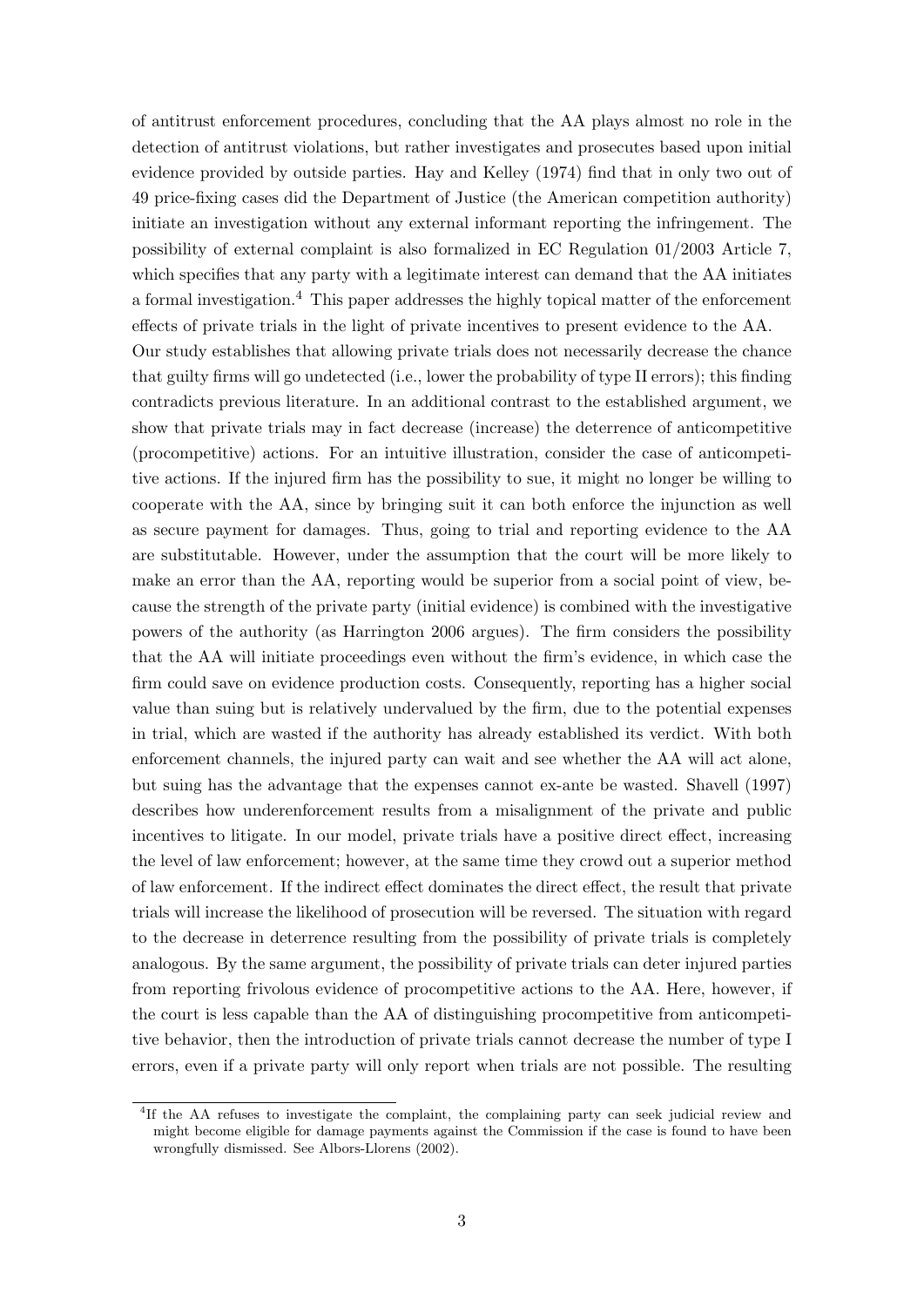effect on deterrence can be reversed, such that more procompetitive behavior is deterred when private trials are not an option.

The objective of our model is to isolate the enforcement effect of higher probability of prosecution resulting from the information advantage of private parties. In order to accomplish this most effectively, we abstract from the reality that the level of payments following a public conviction differs between regimes. Private suits can follow up on a public conviction, whereby deterrence is increased through the additional damage payment. Wils (2003) argues, however, that this deterrent effect can alternatively be achieved directly by increasing the criminal fine. To exclude this enforcement effect (which does not contribute beyond the arguments of Becker (1968)), we allow an injured firm to sue for damages in both legal setting; however, in the restrictive setting (referred to hereafter as the no-trial setting), suit is only permitted if the breach has already been administratively established by the AA (so-called follow-up suits). Although this is not a comparison of the previous and current European legal system, it offers much more interesting juxtaposition, as it identifies the pure enforcement effect resulting from the exploitation of information held by private parties.

Methodologically, our model augments the standard analysis by introducing a dynamic structure. Previous models assumed one-shot deviations and one-time prosecution possibilities. We consider a repeated game, in which an action can be taken and prosecution is possible in each period. The game only ends when either public or private prosecution determines the legality or illegality of an action. This also allows us to clearly distinguish between deterrence and desistance of antitrust violations in the private enforcement context, as it is common in the broader literature on antitrust enforcement (e.g., the analysis of leniency programs).

#### 1.2 Literature review

The enforcement of laws has been a documented interest of economic scholars since Becker (1968). A survey on private antitrust enforcement is provided by Segal and Whinston (2006). We build directly upon the research of McAfee et al. (2008) and Calcagno (2012), who demonstrate that the information advantage of a third party, that can be exploited in private trial has the effect of decreasing type II errors, but increasing type I errors. An alternate mechanism of private enforcement has been suggested by Martini and Rovesti (2004). They identify an underenforcement problem of pure public enforcement, which may be overcome by delegating enforcement to a private party. This party does not consider fines as welfare-neutral and thus investigates more intensively than a welfaremaximizing AA. Their model is conceptually different than ours, as they are interested in the question of private enforcement as a replacement for public enforcement, rather than as a complementary system. The effect of the private trial option on public enforcement in connection to information spillovers is considered by Bourjade et al. (2009) and Briggs et al. (1996); however, they do not consider the fact that private parties also play a role in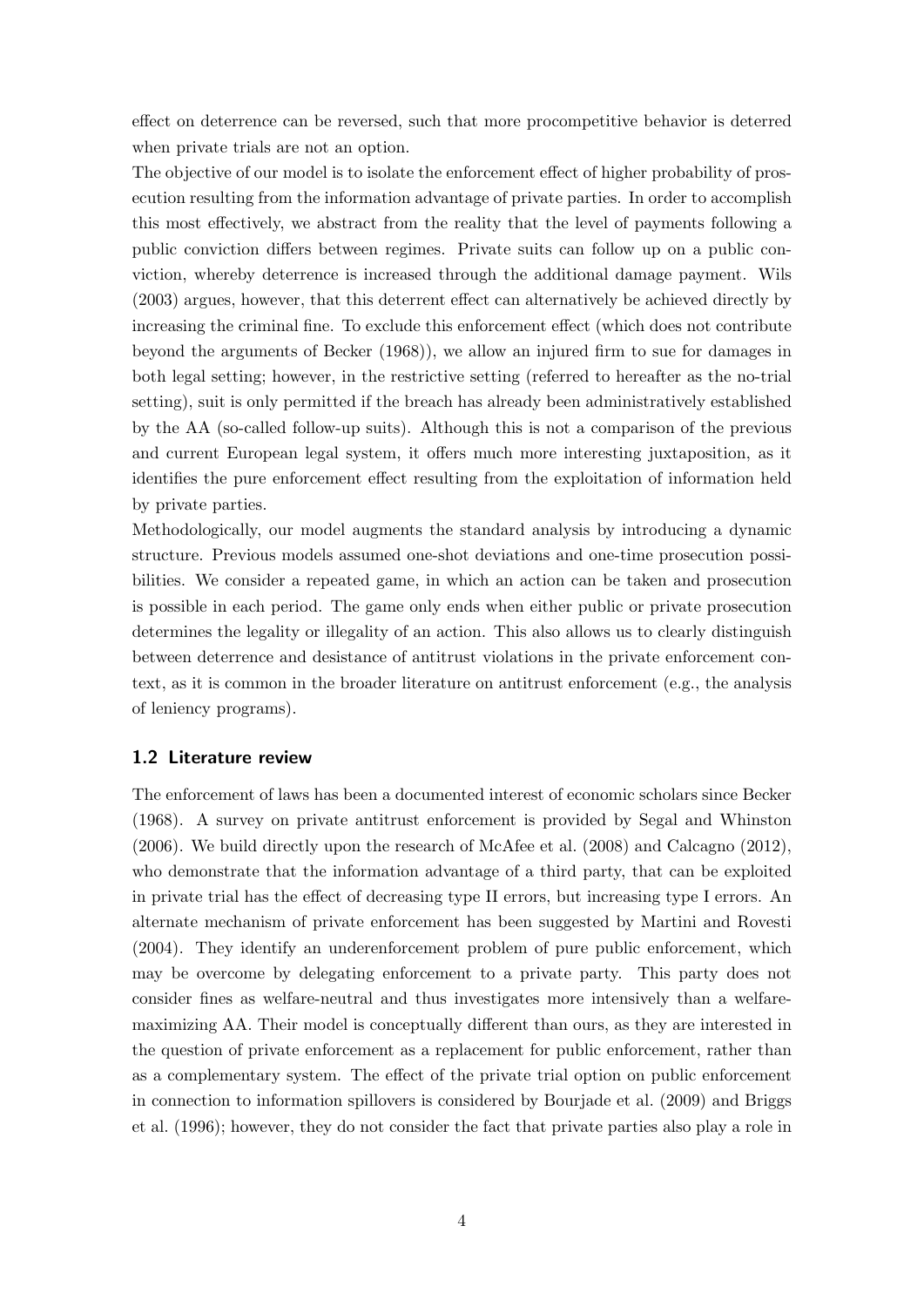public prosecution. Silbye (2012) argues that private trials can have a negative impact on public prosecution, specifically for leniency programs, because the incentive to self-report decreases when private trial is possible. From a practitioner's perspective, Wils (2003, 2009) does not see any need for private suits as a means to increase enforcement efficiency;<sup>5</sup> instead, he highlights the importance of strengthening the collaboration between private parties and the AA in European enforcement practice.

The rest of the paper is structured as follows: The model is introduced in Section 2; subsequently, we derive the conditions, under which the injured firm will report its evidence to the AA only if it cannot sue privately. In Section 3, it is shown that the decrease in reporting resulting from the trial possibility might dominate additional enforcement effects from trials against anticompetitive action, culminating in fewer prosecuted violations. Analogously, in Section 4, we demonstrate that for procompetitive actions, the result can only be reversed for deterrence but not for desistance, even when reporting is crowded out and the AA commits fewer errors. Both Sections 3 and 4 include numerical examples to illustrate that the novel effects are likely to occur for realistic parameter constellations and likely to dominate the previously established effects. Section 5 discusses policy implications and concludes.

## 2 The model

#### 2.1 The setup

At the beginning of the game, nature offers firm 1 one of two choices sets, the starting points of two independent subgames. In the first subgame, firm 1 has the choice to behave anticompetitively or do nothing; in the second subgame, it chooses whether to behave procompetitively or do nothing. The entire subgame (including the trial possibility) following the determination of the anticompetitive choice set is depicted in Figure 1. The game tree of the subgame with the procompetitive action is analogous, with appropriately adjusted payoffs and probabilities at the moves of nature. Each of the subgames has several stages as described below. We consider a dynamic setup, in which the subgame is played repeatedly, until certain end notes are reached, at which point the game can be altered or terminated.

Stage 0. Firm 1 decides whether to undertake the offered action. If the action is not performed the game ends.

Stage I. Once firm 1 has decided to undertake the action, the AA will investigate the action with exogenous probability  $0 < \sigma < 1$ . The probability of investigation is larger than zero and smaller than one, as the AA can screen some industries but cannot screen all industries because of a budget constraint. An anticompetitive action is con-

<sup>&</sup>lt;sup>5</sup>However compensation of injured parties through private trials is reasonable justification for Wils (2003).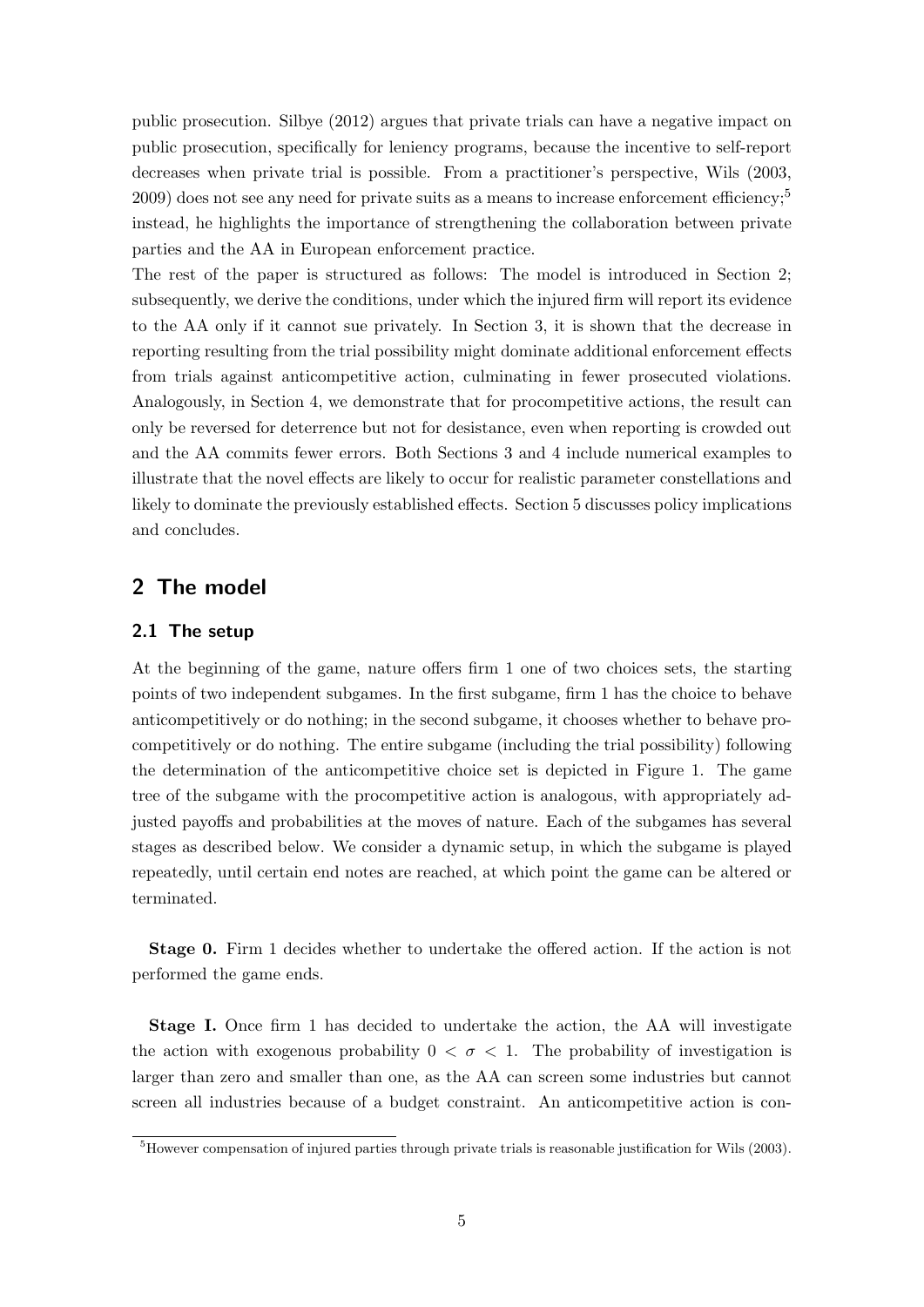

Figure 1: The subgame of anticompetitive actions

victed with probability  $(1 - \beta)$  and a procompetitive action with probability  $\beta$ .<sup>6</sup> The fact that antitrust authorities and courts make erroneous decisions has already been observed by Posner (1976). In an empirical study, Duso et al. (2007) find that about 20%-25% of all merger decisions made by the European Commission are erroneous. Thus,  $\beta$  denotes the error probability for the two types of actions and is assumed to be identical for both types of errors.<sup>7</sup> If the action was successfully prosecuted by the AA, the game ends and is not repeated, corresponding to perfect desistance following a conviction. Furthermore, we assume that an acquittal precludes any future possibility of either public prosecution

 $6$ We follow the common assumption that the probability of investigation and conviction are exogenously given. This approach was has also been used by Calcagno (2012). McAfee et al. (2008) assume instead that the authority is an active welfare-maximizing player. This approach is incompatible with payoffs determined by gains from the action and the fine, since then the AA would never intervene as fines are ex-post welfare-neutral. Rather, they assume that all payoffs are reset to zero after an AA ruling. This would be not compatible with some of our arguments, as they rely on the fact that prosecution by the AA and private trial imply different payoffs.

<sup>7</sup>See Schinkel and Tuinstra (2006) for a discussion of symmetric error probabilities.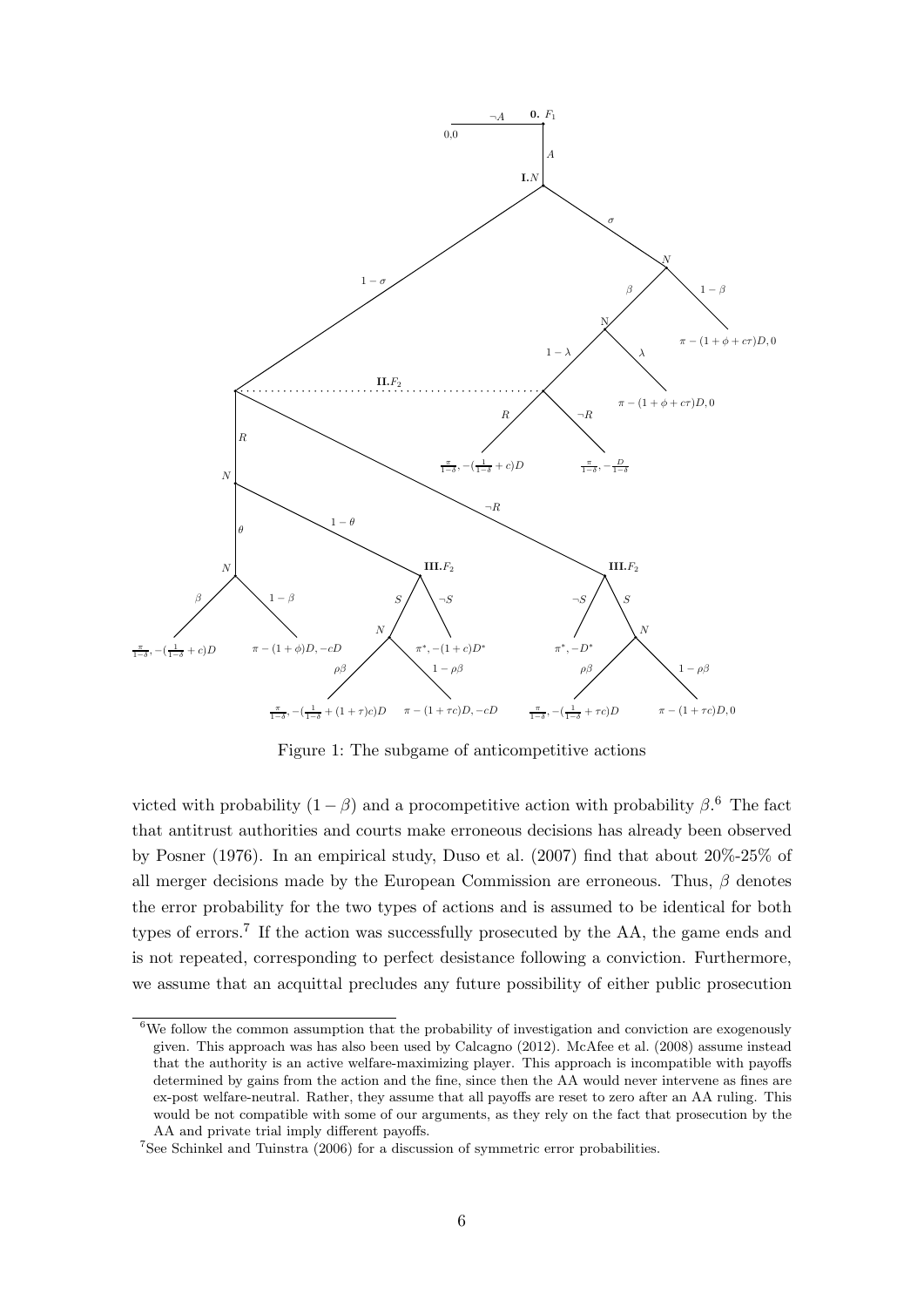or private trial. Firm 1 can continue to take the action in later periods without any risk of conviction.

Stage II. If firm 1 was not convicted in Stage I, firm 2 has the possibility to report information to the AA that can start an investigation. However, firm 2 cannot perfectly determine whether the AA did in Stage I not investigate the action or decided not to prosecute it. It learns of an acquittal following an investigation only with probability  $\lambda$  and can otherwise not distinguish acquittals from non-investigations. Prosecution, however, is perfectly observed. In practice, enforcement authorities sometimes publish investigations that did not lead to a prosecution. However, this gives only an imperfect signal of the AA's activity and of how it will respond to further evidence in a given industry.<sup>8</sup> If the AA has not previously investigated the action, the report will induce the AA to investigate with probability  $0 < \theta < 1$ . Again, investigations are subject to error probability  $\beta$ . If the AA investigated and acquitted firm 1 in Stage I, it will ignore the newly provided evidence. Thus, the private firm can induce the AA to investigate a case, but not to err or correct a previous error. These assumptions about the behavior of the AA are consistent with the above mentioned arguments made by Harrington (2006): Private parties help the AA to detect illegal activities, but the conviction probability once investigation has begun is not influenced by third parties, since the AA has more investigative power (e.g., dawn raids) than private parties do.<sup>9</sup> Again, prosecution ends the game, while acquittal precludes both public and private prosecution in the future.

Stage III. Depending on the status of the legal system, if the AA did not carry out an investigation, firm 2 might now have the possibility to privately litigate against firm 1 for damages (in the trial setting). If the AA investigated but found firm 1 not guilty, private trial is impossible, as I assume that the court will never reverse an administrative decision. This requires in turn that firm 2 is at the beginning of the trial, opposed to the Stage II, where it chooses whether to report, informed about the reason for non-conviction through the AA. We thus assume that at the beginning of the trial it is public knowledge, whether the AA carried out an investigation or not. This reflects the fact that most legal systems have an admissibility test before a trial starts protecting the plaintiff from pursuing cases it cannot win (e.g., for formal reasons). The private firm wins the stand-alone case with probability  $1 - \rho\beta$  for anticompetitive actions and with probability  $\rho\beta$  for procompetitive actions. We interpret  $\rho\beta$  as the error probability of the court (analogous to the error probabilities of the AA) and assume that the courts are more prone to err than the AA,

<sup>&</sup>lt;sup>8</sup>Another reason for imperfect recognition could be that the AA publishes the results of failed investigations strategically; see Sauvagnat (2010).

<sup>&</sup>lt;sup>9</sup>Note that we assume that firm 2 knows ex-ante whether the action of firm 1 breached antitrust laws or not. This information structure is the usual justification for private enforcement and hence the starting point of this model. The firm's activity is to generate evidence and to provide it to the AA, not to find out whether the action is a violation. Firm 2 can thus provide truthful evidence in the case of an anticompetitive action, or it can manipulate the AA to investigate a procompetitive action resulting in a fine on an innocent firm, just as it can bring about both legitimate and frivolous lawsuits.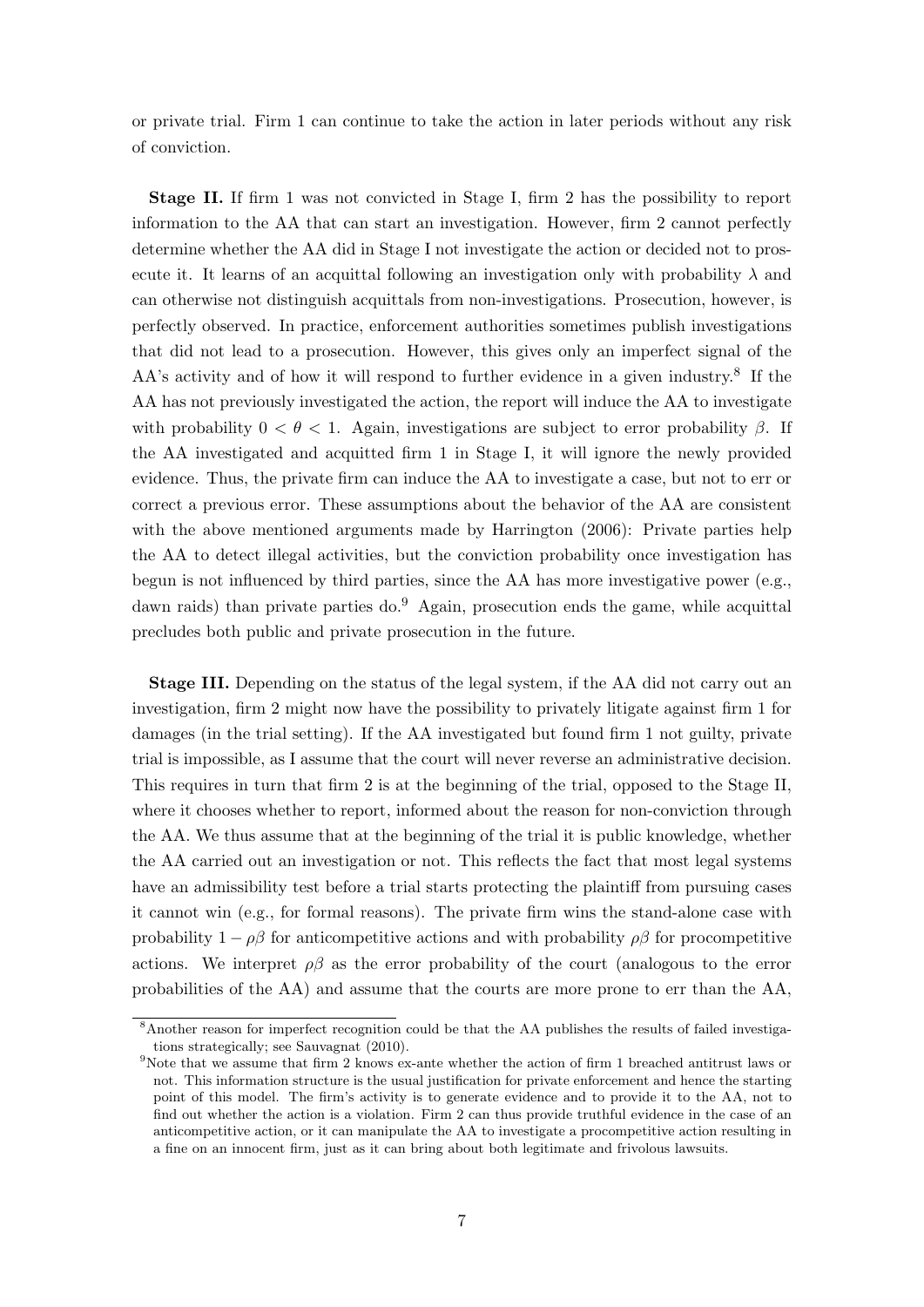that is,  $\rho > 1$ . The factor  $\rho$  can be interpreted as a measure of the ability of the AA to correctly interpret economic evidence relative to the ability of a judge. As with public prosecution, private conviction ends the game and acquittal precludes any future conviction. If no investigation was carried out and there was no private trial, the subgame is repeated in identical form.

Payoffs. If the action was not undertaken by firm 1 all payoffs are zero. Both the anticompetitive and the procompetitive action generate a per-period profit  $\pi$  for firm 1 and a damage  $D$  for firm 2. The damage is fully recuperated by firm 2 if either public prosecution or private trial is successful.<sup>10</sup> In the first case, we implicitly assume that a follow-up case after a public conviction will be won by firm 2 with certainty. A public conviction additionally leads to a fine of size  $\phi D$  for firm 1, where  $\phi$  denotes the size of the fine relative to the damage payment. Reporting information to the AA comes at cost cD for firm 2.<sup>11</sup> Total litigation costs are assumed to be a multiple of the reporting cost  $\tau cD$ . with  $\tau > 1$ . We further assume that litigation costs are borne according to the British rule; that is, the losing party must pay the expenses of both parties as well as legal fees, but evidence production cost cannot be shifted to the losing party.<sup>12</sup>

Either a public or a private conviction will prevent firm 1 from continuing the action in all following periods. The game ends and all payoffs will be zero in all future periods. This is a common assumption in the literature and reflects the idea that the AA very closely monitors industries with recent convictions and is perfectly able to recognize violations without any cost. Indeed, Bosch and Eckard (1991) have shown that the number of repeated infringements is very low. There is also some evidence that private trials have a strong desistance effect. In a stock market event study Bizjak and Coles (1995) have shown that the loss of market value for a firm convicted in a private antitrust trial is much greater than the loss that would be justified by the monetary payment. The authors conclude that a large part of the loss occurs due to the impossibility of continuing the profitable action, which is well captured in our model by the assumption that a successful conviction also creates quasi-payments from firm 1 to firm 2 in all periods. However, private and public prosecution have different legal consequences in terms of damage payments. A public prosecution leads to both a fine and the private damage payment, whereas after a private conviction the AA does not follow up with a fine.

Finally, if neither public nor private prosecution occurs, the drawn subgame is repeated; in Figure 1, this corresponds to the payoffs indicated with a star. Payoffs are affected by a common discount factor, given by  $\delta < 1$ .

To summarize, the decisions for firm 2 are in each subgame (i) whether or not to provide

 $10$ European enforcement design rules out treble damages.

<sup>&</sup>lt;sup>11</sup>To simplify notation, we define all payoffs of firm 2 relative to the damage payment D.

<sup>&</sup>lt;sup>12</sup>This is the legal standard in most European jurisdictions. In our model the British rule increases the parameter ranges of the identified effects; however it is by no means a necessary requirement for the effects to arise.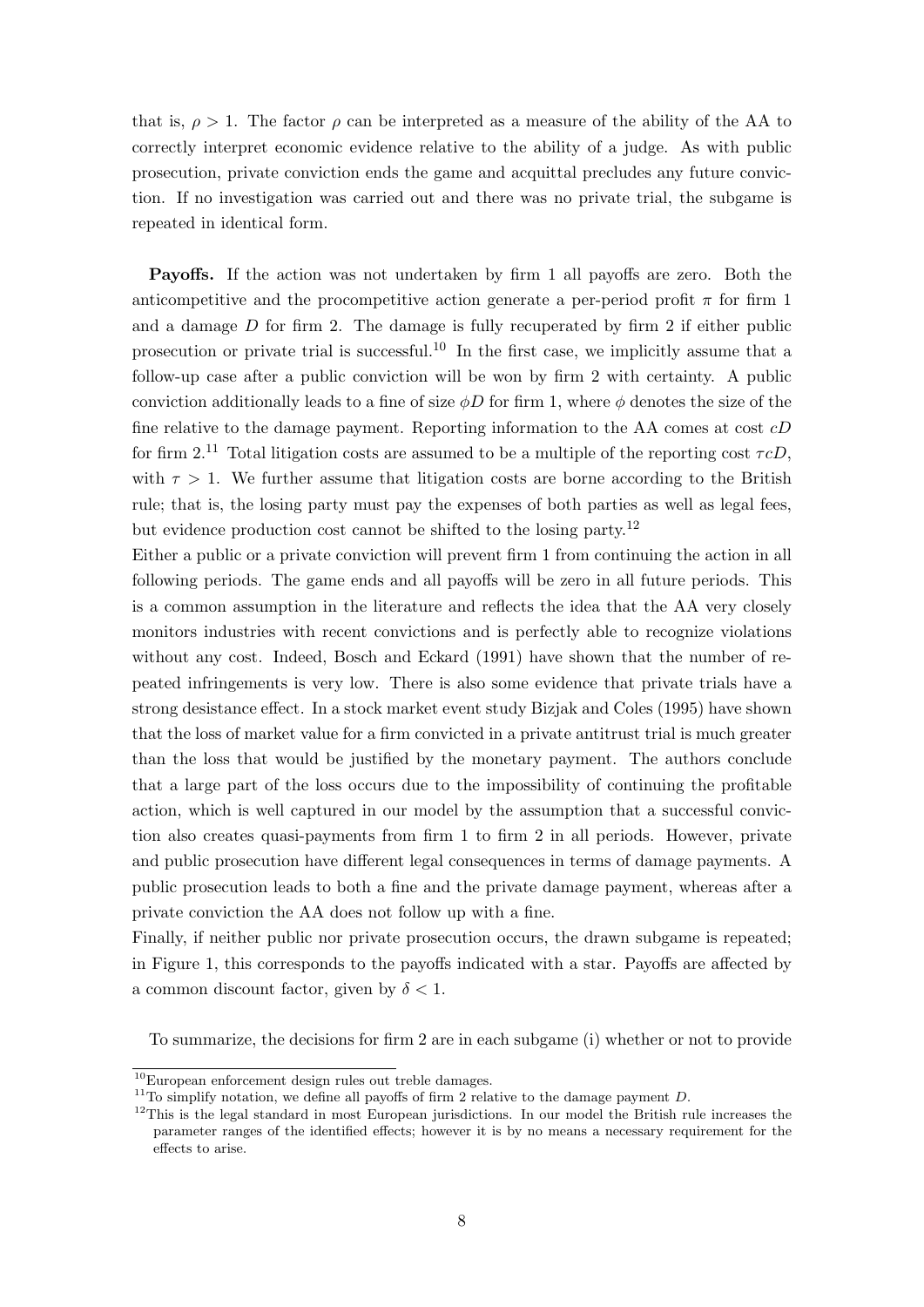evidence to the AA at Stage I and (ii) whether or not to sue at Stage II. If the firm reports information to the AA, the chance of public prosecution increases and the increase in expenses and error rate of a private trial can be avoided. However, reporting can be wasteful from firm 2's perspective, since the AA might already have investigated and concluded that firm 1 is innocent and will not carry out any further investigations. Firm 1 must only decide whether it should undertake the offered actions or not, after taking the enforcement probabilities associated with reporting and suing into consideration.

Note that providing information to the AA and filing suit have different consequences for the expected payoffs of firm 2. Reporting information on the one hand leads to a lower error probability but does not ensure that the action will be investigated in the same period. On the other hand, trial increases the error probability but ensures that the decision will be made in the given period. This seems reasonable as the AA is very effective at gathering and evaluating economic evidence on potential breaches of competition law, but is unskilled at detecting violations. In contrast, the court is obliged to investigate when a private party files suit, but has much less economic knowledge and thus has a harder time differentiating between procompetitive and anticompetitive actions.

#### 2.2 Trials and the incentives to report

In this section we show that the incentive to report information on both types of actions can decrease when stand-alone private trials are possible. Introducing the option of private trials creates different effects on the incentives to report. The intuitive reason for not providing information is that under the trials regime, the returns on investment for reporting are lower, as both the desistance in future periods and the damage payment can also be achieved through the private trial. Enforcement through the courts is more expensive for firm 2 than reporting, but can still crowd out reporting, as there is a positive probability that the AA will neglect reported evidence altogether (wasting the reporting cost) because the agency already took an earlier decision that was unobserved by firm 2. However, trials can also crowd in reporting if courts have a high (low) probability of committing an error in the anticompetitive (procompetitive) case, as this error cannot be corrected later. Consequently, firm 2 will try to prevent a court decision, as it would preclude future chances of prosecution by the AA.

We derive conditions under which firm 2 will report information to the AA on both proand anticompetitive actions in the no-trials setting only, as only this allows a potential increase in the number of type II errors and a potential decrease in the number of type I errors through the introduction of private trials.

#### 2.2.1 Anticompetitive actions

Assume that firm 2 knows that firm 1 violated the antitrust law. It must then decide whether to gather and provide evidence to the AA by comparing the gain resulting from a higher chance of investigation and thus desistance against the cost of reporting. If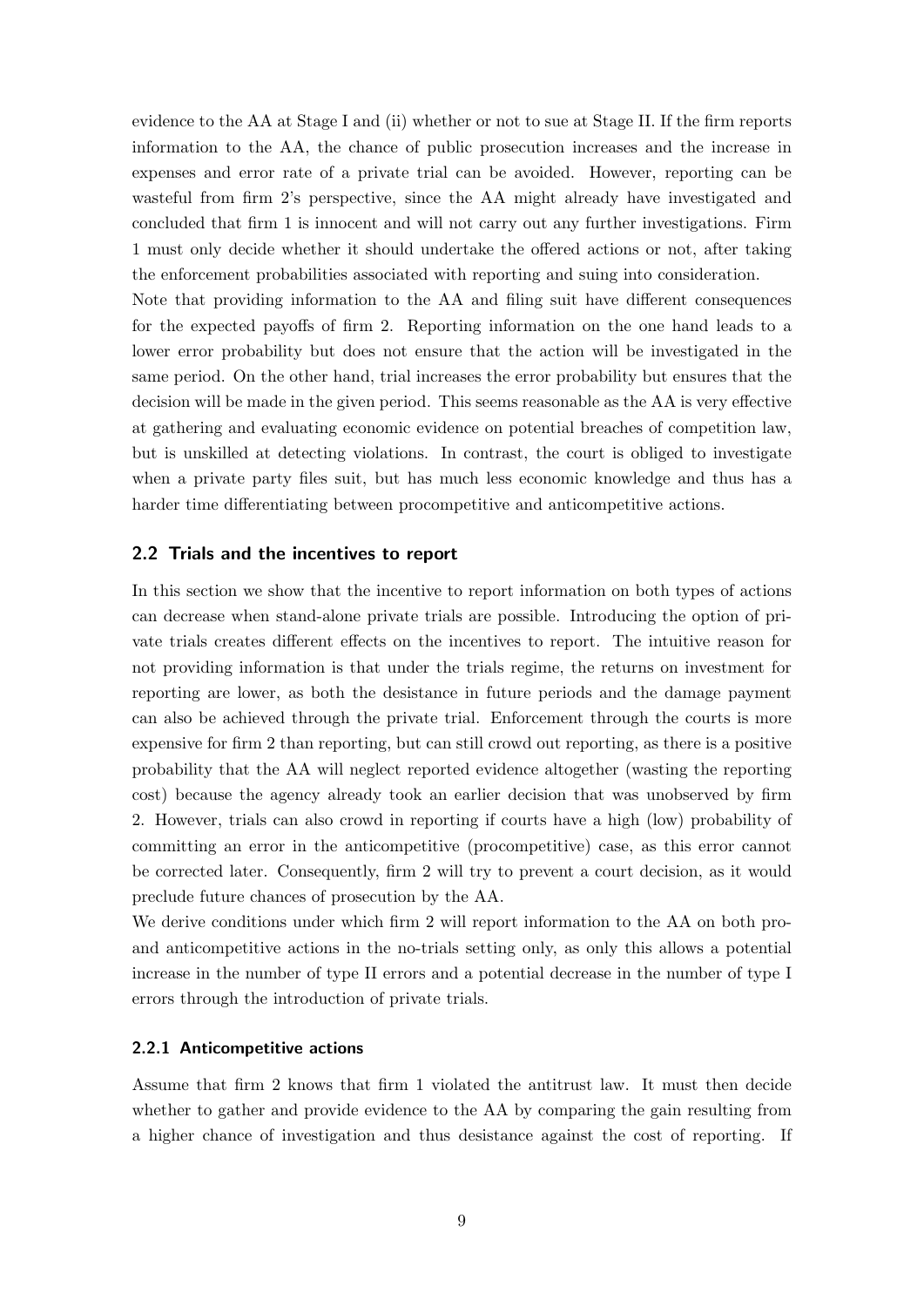stand-alone trials are not possible, firm 2 will report whenever the cost of reporting is lower than the expected additional gain if the action is halted. In addition to the damage payment (which can be obtained in both the trial and the non-trial setting), successful prosecution creates quasi-payoffs of size  $D$  in all future periods for firm 2, as the action will not be continued by court order. If the actions are not investigated in the current period, there will be the identical probability for the actions to be investigated and prosecuted in the following period.<sup>13</sup> The ex-ante expected value of a reporting strategy (denoted by subscript  $R$ ) in the subgame of the anticompetitive action (denoted by superscript  $AC$ ) in no-trial setting (denoted by subscript  $NT$ ) is given by the following recursive equation:

$$
V_{NT,R}^{AC} = \frac{((1-\sigma)\theta + \sigma)(1-\beta)\frac{D}{1-\delta} - ((1-\sigma) + \sigma\beta(1-\lambda))cD}{1 - (1-\sigma)(1-\theta)\delta}.
$$
 (1)

Firm 2 expects to gain a damage payment of D and a quasi-payoff of the same size in all future periods (because of the desistance) if the AA prosecutes, either alone or using the reported information. However, firm 2 must pay reporting costs when it believes (possibly incorrectly) that the AA has no investigated the action and submits a report. If (even on the basis of reported information) the AA does not investigate the action, desistance is still possible in future periods. Similarly, the ex-ante expected value of the entire subgame for not reporting (denoted with subscript  $NR$ ) is given by

$$
V_{NT, NR}^{AC} = \frac{\sigma (1 - \beta) \frac{D}{1 - \delta}}{1 - (1 - \sigma)\delta}.
$$
\n(2)

The decision of whether to report must only be taken by firm 2 at Stage II of the subgame after the AA did not successfully prosecute firm 1 alone and firm 2 did not observe a failed prosecution, which occurs with probability  $(1-\sigma)+\sigma\beta(1-\lambda)$ . The cost of reporting must be borne independent of the reason for non-conviction (i.e., failed prosecution or lack of prosecution), but prosecution at Stage II is only possible if the AA has not previously investigated the action. Firm 2 constructs its belief according to Bayes' rule; thus, the expected payoffs of conviction, either in this or in later periods, must be discounted with

$$
\frac{(1-\sigma)}{1-\sigma+\sigma\beta(1-\lambda)},\tag{3}
$$

which is the probability that the AA did not investigate the action, given that nonprosecution was observed by firm 2 (left node of the information set at stage II of Figure 1). Comparing the payoffs, reporting is the dominant strategy only if

$$
\frac{(1-\sigma)}{1-\sigma+\sigma\beta(1-\lambda)}\Big(\theta(1-\beta)\frac{D}{1-\delta}+(1-\theta)\delta V_{NT,R}^{AC}\Big)-cD\geq \frac{(1-\sigma)}{1-\sigma+\sigma\beta(1-\lambda)}\delta V_{NT,NR}^{AC},\tag{4}
$$

since whenever reporting is optimal in the given period, it will also be optimal in all

<sup>&</sup>lt;sup>13</sup>Frezal (2006) reports that non-stationary investigation probabilities might be a better enforcement strategy for the AA.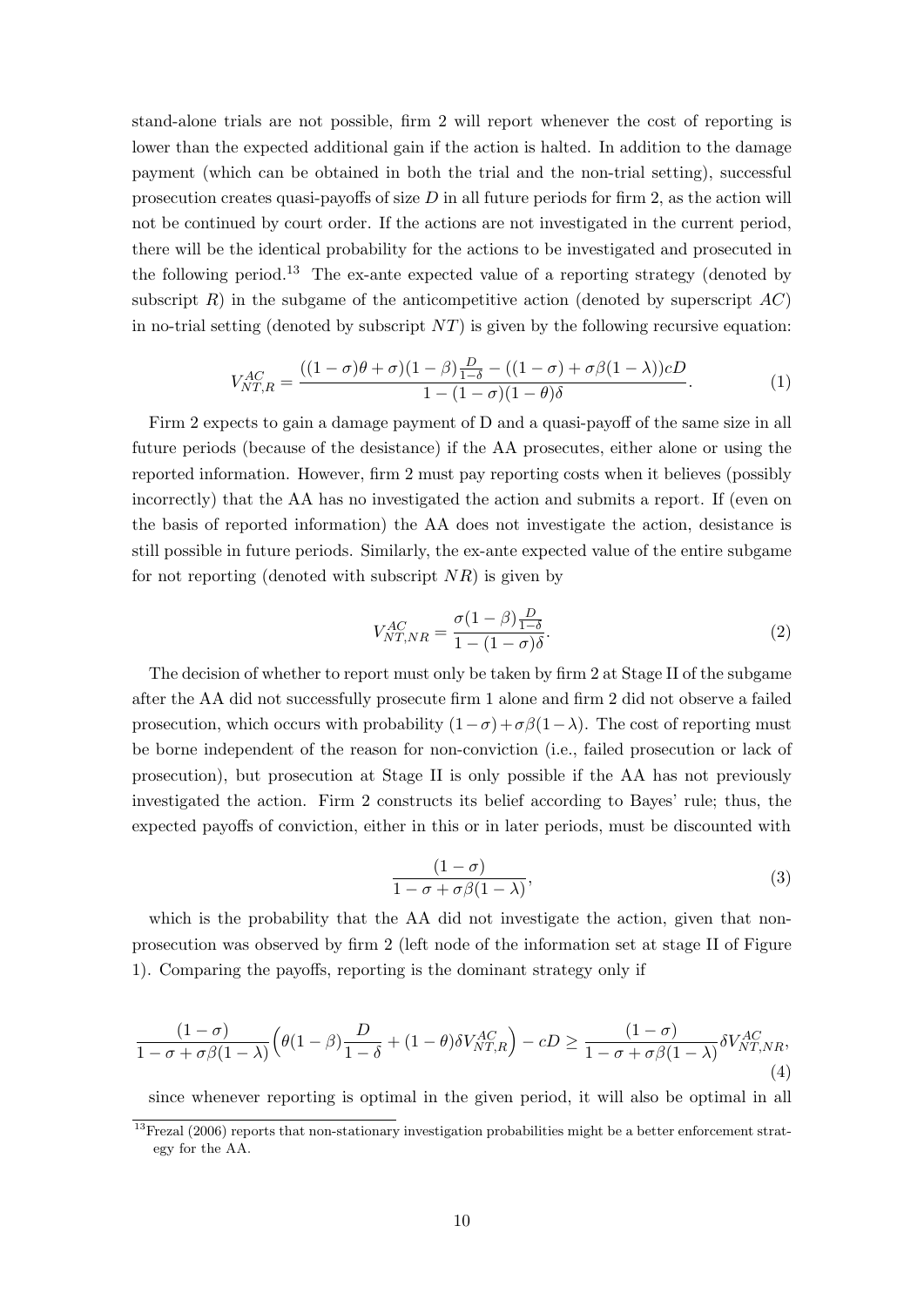future periods. This is equivalent to

$$
c \le \frac{(1-\sigma)(1-\beta)\theta}{(1-\sigma+\sigma\beta(1-\lambda))(1-(1-\sigma)\delta)} \equiv \overline{c}_{NT}^{AC}.
$$
 (5)

Now consider the case, in which private stand-alone trials for damages are allowed. This condition additionally incorporates the expected payoff and costs from a private trial, which is ex-ante only necessary with probability  $(1 - \sigma)$  (when firm 2 did not report to the AA) or  $(1 - \sigma)(1 - \theta)$  (when firm 2 did report to the AA). If firm 2 goes to trial, there must be a (stochastic) decision by either the authority or the court, precluding any chance of prosecution in future periods if it is though investigation unsuccessful in the given period. For this reason, is it unnecessary to define the values of reporting and notreporting strategies recursively as in the trial setting.

Assume for the moment that firm 2 goes to trial whenever it is allowed to do so. Then in the trial setting, it will report information to the AA  $if<sup>14</sup>$ 

$$
\frac{(1-\sigma)}{1-\sigma+\sigma\beta(1-\lambda)}\Big(\theta(1-\beta)\frac{D}{1-\delta}+(1-\theta)((1-\rho\beta)\frac{D}{1-\delta}-\rho\beta c\tau D)\Big)-cD
$$
\n
$$
\geq \frac{(1-\sigma)}{1-\sigma+\sigma\beta(1-\lambda)}\Big((1-\rho\beta)\frac{D}{1-\delta}-\rho\beta c\tau D\Big).
$$
\n(6)

Some transformations deliver

$$
c \le \frac{(1-\sigma)\beta\theta(\rho-1)}{(1-\delta)((1-\sigma)(1-\rho)\theta\tau) + \sigma\beta(1-\lambda))} \equiv \overline{c}_T^{AC},\tag{7}
$$

where we assume for the moment that the denominator is positive. For a negative denominator reporting would always be optimal in the trial condition; this would render our analysis void, as we are looking for parameter constellations under which firm 2 does not report in the trials setting. We will show later that this constraint is non-binding. Firm 2 must also report in the no-trial setting; consequently we seek the conditions for the existence of an interval  $[\bar{c}_T^{AC}, \bar{c}_{NT}^{AC}]$ . This is fulfilled for

$$
\overline{c}_{T}^{AC} < \overline{c}_{NT}^{AC} \Leftrightarrow
$$
\n
$$
\rho \le 1 + \frac{(1-\beta)(1-\delta)((1-\sigma)(1-\beta\theta\tau) + \sigma\beta(1-\lambda))}{\beta(1-(1-\sigma)\delta)(1-\sigma+\sigma\beta(1-\lambda)) + \beta(1-\beta)(1-\delta)\tau\theta(1-\sigma)} \equiv \overline{\rho}_{R}^{AC},
$$
\n(8)

which imposes, due to the restriction  $\rho > 1$ , the requirement

$$
\tau < \frac{1 - \sigma + \sigma \beta (1 - \lambda)}{(1 - \sigma)\beta \theta} \equiv \overline{\tau}_1. \tag{9}
$$

This guarantees that the second term of condition (8) is positive, such that the re-

 $14$ For technical simplicity, we assume that having reported will not lower the cost of trial. Lawsuits must be begun from scratch, even if firm 2 has previously reported to the AA. This is justified, as presenting evidence to a judge is a different task than providing evidence to the AA.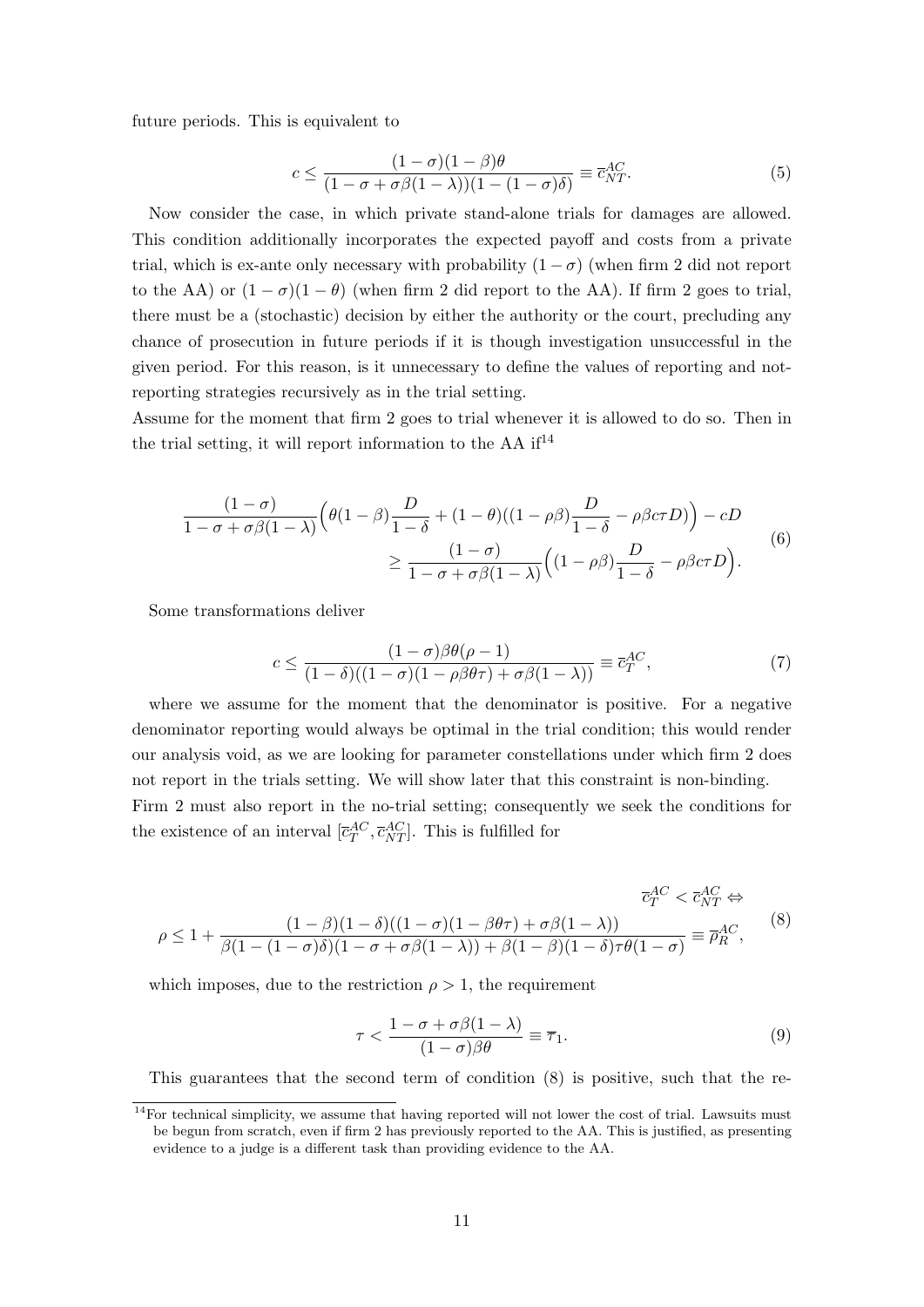quirement that the court is more likely to err than the AA is fulfilled. If the trial cost is too large, then firm 2 would also report in the trial setting, in an attempt to avoid the litigation expense. Above, we implicitly assumed that firm 2 will always go to trial if it can. In the appendix, it is shown that this is always true if firm 2 only reports when private trials are not possible, that is  $c \in [\bar{c}_T^{AC}, \bar{c}_{NT}^{AC}]$ , whose existence is guaranteed by  $\rho < \bar{p}_R^{AC}$ . This also guarantees the implicit assumption above that the denominator of the right-hand side of condition (7) will be positive. Then Lemma 1 summarizes how the reporting of anticompetitive actions depends on the possibility of private trial.

**Lemma 1.** If  $\rho < \overline{\rho}_R^{AC}$ , there exists an interval  $[\overline{c}_T^{AC}, \overline{c}_{NT}^{AC}]$  in which firm 2 goes to trial if the legal setting so allows and reports information only if it cannot go to trial. The critical value  $\bar{p}_R^{AC}$  decreases with  $\tau$ ,  $\beta$ ,  $\theta$ ,  $\lambda$  and  $\delta$  and is ambiguously affected by  $\sigma$ .

The lemma has the following intuitive explanation: If the error spread is large, then firm 2 will have a strong incentive to avoid trial. The cost of reporting c that firm 2 is willing to bear in order to avoid trial increases with  $\rho$ . This effect is especially strong when the cost of going to trial is large. If it is too large, then firm 2 might even report if the court is as accurate as the AA. This happens only at a cost multiplier strictly larger than one because the AA reacts to information only with a probability smaller than one. If the effectiveness of reporting increases, this condition is less likely to be fulfilled, because it affects the condition for reporting more in the trial setting; in both legal settings is the condition for reporting affected by the fact that the likelihood of prosecution is increased, in the trials setting the condition is additionally affected by the potential avoidance of litigation costs.

#### 2.2.2 Procompetitive actions

The first best for procompetitive actions requires that firm 2 does not report information, as this would be falsified information about non-existent infringements and would result in higher probabilities of false conviction. We will show that the trial possibility might crowd out false reported information; thus, the trial option might have a positive effect on the number of type I enforcement errors. The analysis of the no-trial setting is very similar to the case of anticompetitive actions, except that the action is prosecuted with probability  $\beta$  rather than  $1 - \beta$  (given an investigation) and  $\rho\beta$  rather than  $1 - \rho\beta$  (given a trial). The ex-ante value of reporting a procompetitive action (denoted with superscript PC) in the no-trial setting is therefore given by

$$
V_{NT,R}^{PC} = \frac{(\sigma + (1 - \sigma)\theta)\beta \frac{D}{1 - \delta} - ((1 - \sigma) + \sigma(1 - \beta)(1 - \lambda))cD}{1 - (1 - \sigma)(1 - \theta)\delta},\tag{10}
$$

and

$$
V_{NT, NR}^{PC} = \frac{\sigma \beta \frac{D}{1-\delta}}{1 - (1-\sigma)\delta}
$$
\n(11)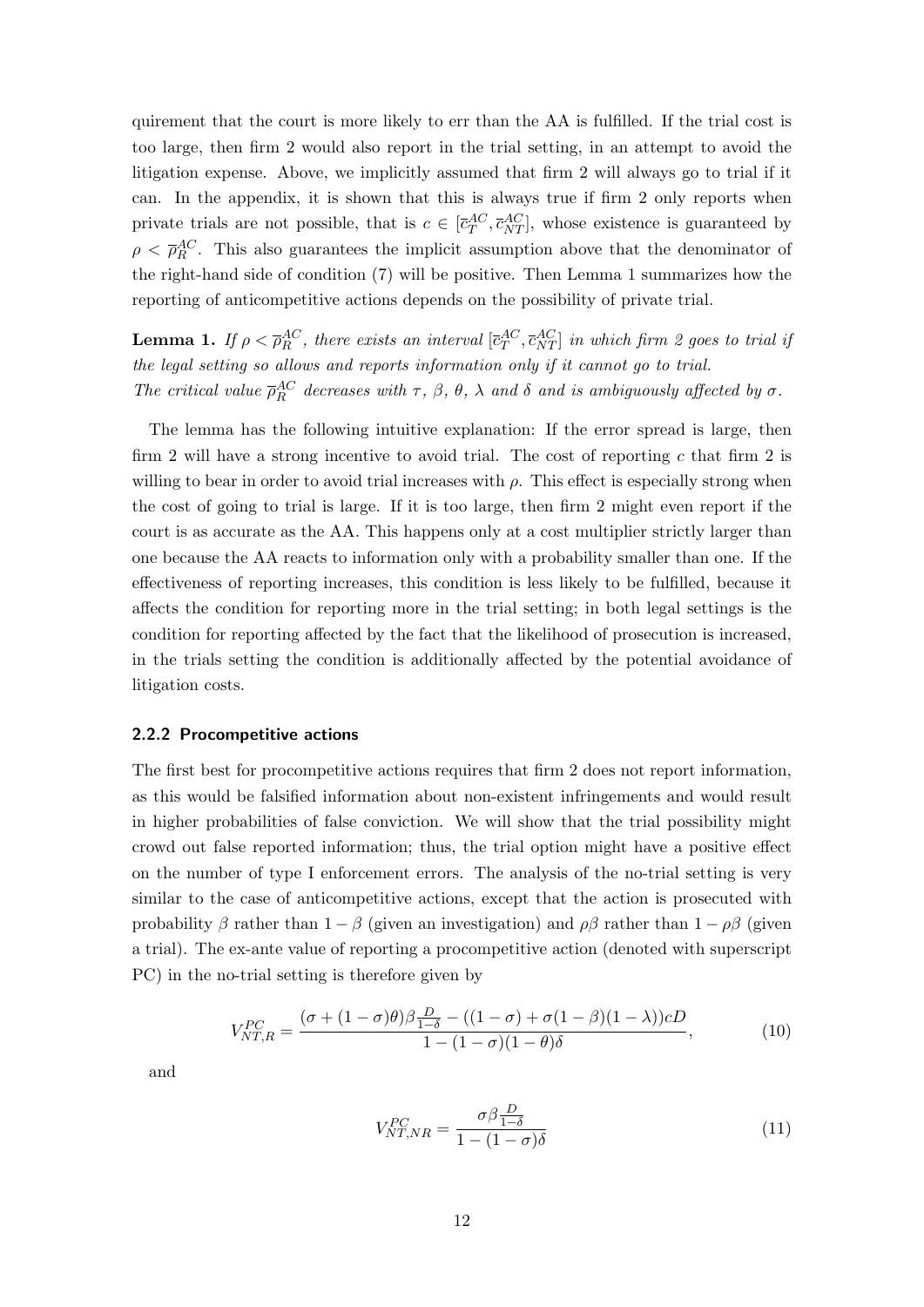for not reporting. As was the case with anticompetitive actions, the reporting decision only becomes relevant when the AA has not prosecuted the action based on its own information. Consequently, reporting is optimal for firm 2 if

$$
\frac{(1-\sigma)}{1-\sigma+\sigma(1-\beta)(1-\lambda)} \left(\theta\beta \frac{D}{1-\delta} + (1-\theta)\delta V_{NT,R}^{PC}\right) - cD > \frac{(1-\sigma)}{1-\sigma+\sigma(1-\beta)(1-\lambda)} \delta V_{NT,NR}^{PC},\tag{12}
$$

which is equivalent to

$$
c \le \frac{(1-\sigma)\beta\theta}{(1-\sigma+\sigma(1-\beta)(1-\lambda))(1-(1-\sigma)\delta)} \equiv \overline{c}_{NT}^{PC}.
$$
 (13)

Under the trial system, firm 2 would, under the assumption that is goes to trial, report information to the AA, analogously to the anticompetitive case if

$$
cD\Big(1-\sigma+\sigma(1-\beta)(1-\lambda)+(1-\theta)(1-\rho\beta)(1-\sigma)-\theta(1-\sigma)\tau(1-\rho\beta)\Big)(1-\delta) \le -D(1-\sigma)\beta\theta(\rho-1).
$$
\n(14)

A necessary condition for reporting in the trial setting is that the left-hand side must be negative, as the right-hand side is always negative, which is guaranteed if

$$
\rho \le 1 + \frac{(1 - \beta)\theta\tau(1 - \sigma) - (1 - \sigma + \sigma(1 - \beta)(1 - \lambda))}{\beta(1 - \sigma)\theta\tau} \equiv \overline{\rho}_R^{PC};
$$
(15)

the sufficient condition is  $c > \bar{c}_T^{PC}$ , which is defined by fulfilling condition (14) with equality. It should be noted that the reverse condition  $\rho > \bar{\rho}_R^{PC}$  is a sufficient condition for not reporting; this is the state in which we are interested. Here, firm 2 only reports if the cost of reporting is great enough. This is the case because the cost of suing is high  $(\tau \text{ large})$  and positively related to the cost of reporting. Thus, it is important for firm 2 to avoid trial when the reporting cost is high. The two states - reporting when trials are not possible  $(c \leq \bar{c}_{NT}^{PC})$  and not reporting when trials are possible  $(\rho > \bar{\rho}_{R}^{PC})$  or  $\rho < \bar{\rho}_{R}^{PC}$ together with  $c \geq \bar{c}_T^{PC}$ ) - must be compatible with each other; and moreover, going to trial must be optimal for firm 2. In the appendix it is demonstrated that this can only be the case for  $\rho > \bar{\rho}_R^{PC}$ ; however, is then fulfilled for all  $c < \bar{c}_{NT}^{PC}$ . Lemma 2 concludes:

**Lemma 2.** For  $\rho \ge \overline{\rho}_R^{PC}$ , there exsits a set  $[0, \overline{c}_{NT}^{PC}]$  in which firm 2 goes to trial over procompetitive actions if allowed to do so and reports information only if it cannot sue. The condition is fulfilled for all  $\rho > 1$  if  $\tau$  is small enough. Otherwise the critical value  $\overline{\rho}_{R}^{PC}$  increases with  $\theta$ ,  $\sigma$ ,  $\lambda$  and decreases with  $\beta$ .

Here, reporting in the no-trial setting only requires a large error spread. If the spread is small, firm 2 will prefer to avoid the cost of trial and will accept the lower probability of conviction. However, if the error spread is large, going to trial will be profitable because the probability of desistance by a court decision is much higher. A high trial costs is also a sufficient condition. As for anticompetitive actions, the condition is less likely to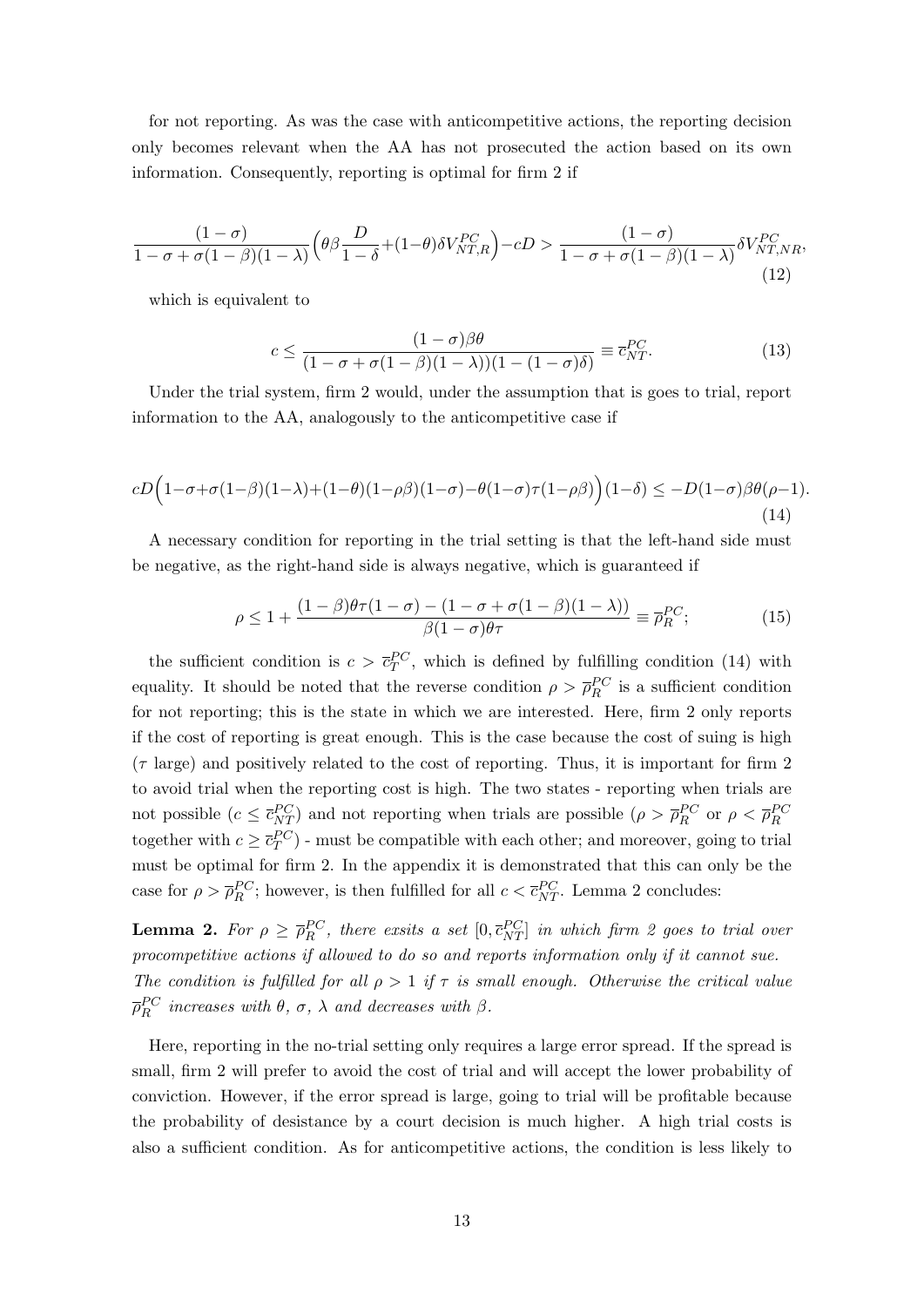be fulfilled if reporting becomes more effective, because its effect in the trial setting is stronger as litigation costs are saved.

### 3 Anticompetitive actions

#### 3.1 Desistance of anticompetitive actions

One of the goals of the AA is to halt existing violations. We are interested in the question of whether introducing private suits for damages increases or decreases desistance. In our model, this is straightforward. We restrict our analysis to the case of Lemma 1, in which firm 2 reports only if the legal setting does not allow stand-alone trials. By assumption, desistance of the violation occurs whenever either public or private prosecution is successful. This is an important assumption, as it implies that suing and reporting are substitutable strategies for firm 2. The welfare effects of desistance have to be recursively calculated, since an unsuccessful prosecution precludes possible prosecution in future periods. We assume that the action causes a welfare harm of size  $-W_0$  per period. Thus, the total desistance value of antitrust enforcement is given by

$$
\overline{W}_{NT}^{AC} = \frac{(1-\beta)(\sigma + (1-\sigma)\theta)W_0}{1 - (1-\sigma)(1-\theta)\delta},\tag{16}
$$

$$
\overline{W}_T^{AC} = \sigma(1-\beta)W_0 + (1-\sigma)(1-\rho\beta)W_0
$$
\n(17)

for the two legal regimes. Not allowing trials is thus a better strategy for the desistance antitrust violations if

$$
\rho \ge 1 + \frac{(1 - \beta)(1 - \theta)(1 - \delta)}{\beta(1 - (1 - \sigma)(1 - \theta)\delta)} \equiv \overline{\rho}_{Des}^{AC},
$$
\n(18)

that is, if the error spread is large enough. Otherwise, with high probability, the court decision will be correct and furthermore will be accomplished with certainty in the current period, making private trial a strong enforcement mechanism. The condition is more easily fulfilled if  $\theta$  increases, because then the effect of reporting is great, thus strengthening public enforcement. It is more easily fulfilled for large  $\sigma$ , as then trials become less important. For larger  $\beta$ , public prosecution also dominates, as an increase in the error probability is by the factor  $\rho > 1$  more harmful for private prosecution. Finally, it is more easily fulfilled if the discount factor is high, since then desistance in future periods will not imply too great of a loss in comparison to current desistance. Lemma 3 concludes:

**Lemma 3.** Given  $c \in [\bar{c}_T^{AC}, \bar{c}_{NT}^{AC}]$ , the desistance of anticompetitive actions is higher without private trials only if the error probability spread is large enough. The critical value  $\overline{\rho}^{AC}_{Des}$  decreases with  $\theta$ ,  $\sigma$ , $\beta$  and  $\delta$ .

Note that the conditions for more reporting and higher desistance in the non-trial setting require moving in opposite directions with regard to the accuracy spread  $\rho$ . However, they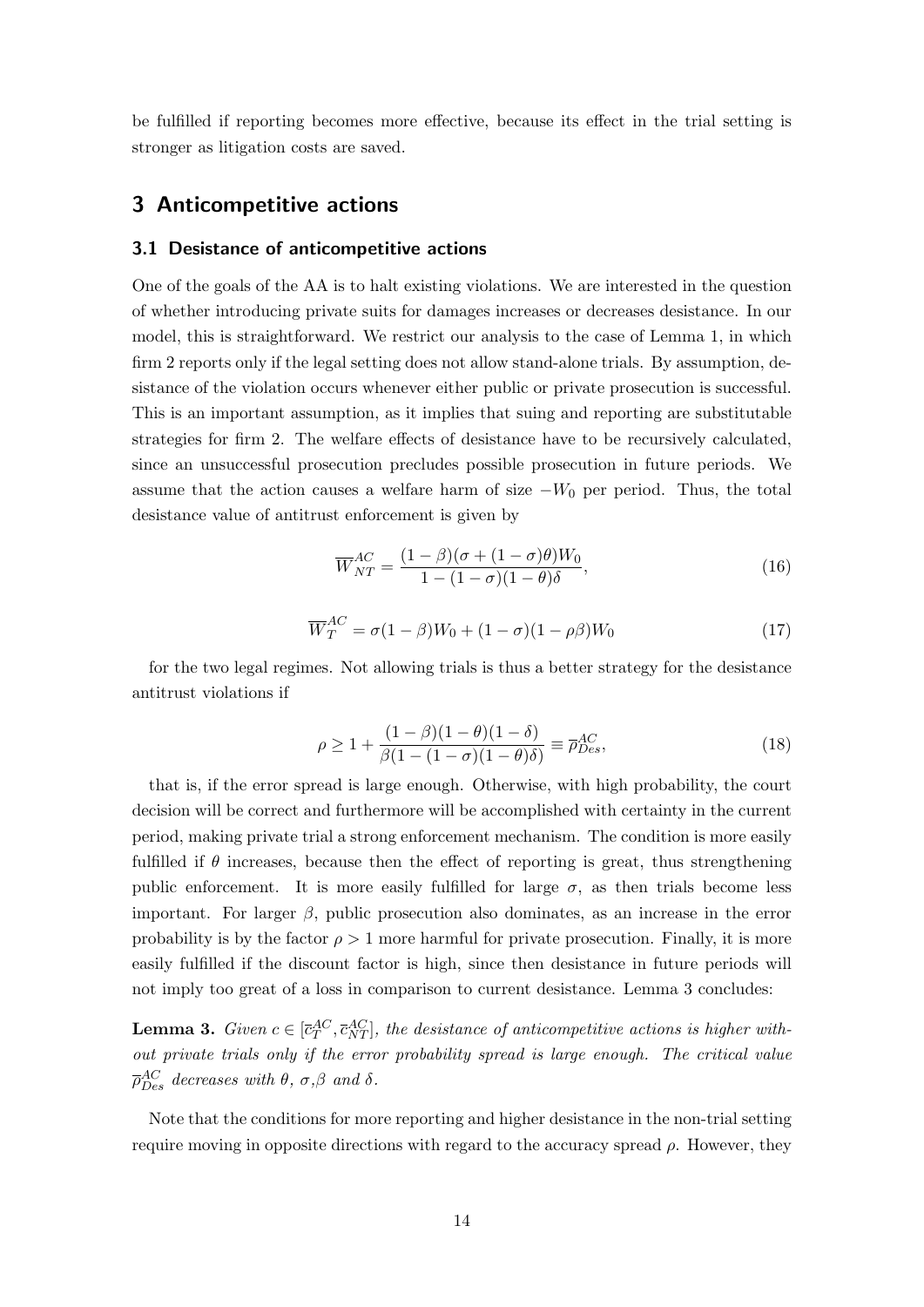can be simultaneously fulfilled if

$$
\tau \le \frac{1 - \sigma + \sigma \beta (1 - \lambda)}{(1 - \sigma)((1 - \beta)(1 - \theta)(1 - \delta) + \beta(1 - (1 - \sigma)(1 - \theta)\delta))} \equiv \overline{\tau}_2,
$$
(19)

where  $\overline{\tau}_2$  is more restrictive then  $\overline{\tau}_1$ .

**Proposition 1.** Desistance of anticompetitive actions can decrease through the introduction of private trials if  $\overline{\rho}_R^{AC} \ge \rho \ge \overline{\rho}_{Des}^{AC}$ . This interval exists if  $\tau \le \overline{\tau}_2$ .

Reversal of the reasoning that predominates in previous literature on type II errors requires that the error spread is neither too large (in which case information provision would be identical in both trial and no-trial setting) nor too small (whereby the additional enforcement effects from reporting would not outweigh the enforcement effects from private trials). This follows quite naturally. On the one hand, if the courts are as accurate as the bureaucracy, then we should expect that trials will improve enforcement: the courts act with certainty in a given period on evidence by a injured party, whereas the AA will only react with a probability smaller than one. On the other hand, if the error spread is too large, then the trial option makes no difference, because firm 2 will expect that the court will err with high probability and will therefore provide information to the AA. In addition, it is necessary that  $\tau$  be small enough, because otherwise reporting will always be a less costly alternative to suing. The stronger the effect of reporting, the smaller the cost of trial can be for which the novel effects still hold.

#### 3.2 Deterrence of anticompetitive actions

The crowding-out of useful information provided to the AA by the introduction of private trials will harm deterrence if it offsets the gain in deterrence resulting from the private damages the violator expects to pay from stand-alone private trials. Independent of whether private trials are possible or not, firm 1 will base its decision of whether to undertake the harmful action by comparing expected profits with expected fines. The firm will additionally take into consideration that it cannot be prosecuted in periods following a false acquittal. Assume that firm 2 will invest in gathering evidence only if it can not sue privately, as described in Lemma 1. Then, the critical profit levels above which firm 1 will undertake the anticompetitive action are given by

$$
\pi \ge (1 - \delta) \frac{\sigma (1 - \beta)(1 + \phi)D + (1 - \sigma)(1 - \rho \beta)(1 + c\tau)D}{1 - (1 - \beta(\sigma + (1 - \sigma)\rho))\delta} \equiv \overline{\pi}_T^{AC}
$$
(20)

if private trials are possible and

$$
\pi \ge (1 - \delta) \frac{(\sigma + (1 - \sigma)\theta)(1 - \beta)(1 + \phi)D}{1 - (1 - \beta(\sigma + (1 - \sigma)\theta))\delta} \equiv \overline{\pi}_{NT}^{AC}
$$
\n(21)

otherwise. In each of these equations, the left-hand side reflects the per-period profit, the numerator of the right-hand side reflects the expected costs (which remain constant over all periods), and the denominator reflects the profit multiplier resulting from the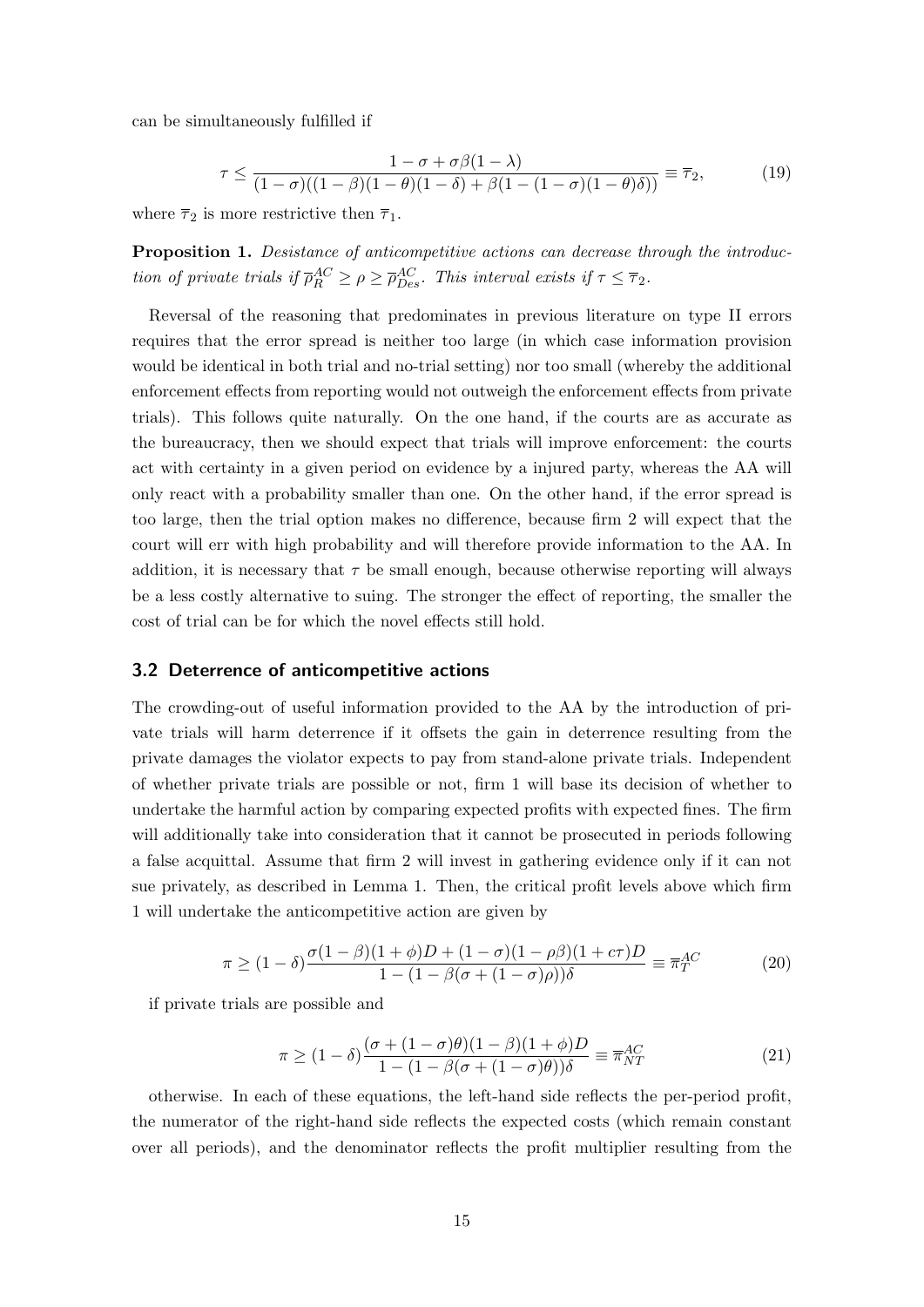dynamic structure of the game.<sup>15</sup> Comparison of the two critical levels yields a condition under which the no-trial setting deters more violations than the trial setting:

$$
\rho \ge 1 + \frac{(1-\beta)(1 - (1-\beta(\sigma + (1-\sigma)\theta))\delta)((1 + c\tau) - \theta(1+\phi)(1-\sigma))}{\beta(1 - (1-\beta(\sigma + (1-\sigma)\theta))\delta)(1 + c\tau) + \beta(1-\beta)\theta(1+\phi)(\sigma + (1-\sigma)\theta)\delta} \equiv \overline{\rho}_{Det}^{AC}.
$$
\n(22)

**Lemma 4.** Given  $c \in [\bar{c}_T^{AC}, \bar{c}_{NT}^{AC}],$  the deterrence of anticompetitive actions is higher without private trials only if the error probability spread is large enough. The critical value  $\bar{\rho}^{AC}_{Det}$  decreases with  $\theta$ ,  $\sigma$ ,  $\beta$ ,  $\phi$  and  $\delta$  and increases with  $\tau$  and  $c$ .

As is for desistance the case, the condition for greater deterrence imposes requirements on  $\rho$  in contrast to the condition for more reporting. However it can be seen, that the two conditions are compatible with each other, as the last product in the numerator of condition (22) becomes negative if the fine multiplier  $\phi$  is large enough, implying that the condition for greater deterrence of anticompetitive actions absent of the possibility of trial is fulfilled for any  $\rho > 1$ . Generally speaking, this compatibility is ensured whenever  $\phi > \overline{\phi}^{AC}$ , where  $\overline{\phi}^{AC}$  is defined by  $\phi$ , such that  $\overline{\rho}_{R}^{AC} = \overline{\rho}_{Det}^{AC}$ .

Proposition 2. Deterrence of anticompetitive actions decrease through the introduction of private trials if  $\overline{\rho}_R^{AC} \ge \rho \ge \overline{\rho}_{Det}^{AC}$ . This interval exists for  $\phi \ge \overline{\phi}^{AC}$ .

#### 3.3 Numerical example

The section above has argued that there is some parameter space in which an injured firm that is informed about the illegality of an action only reports the breach to the corresponding authority if it cannot sue directly. The resulting lower probability of prosecution can dominate the additional probability of prosecution in a private trial. Moreover, the lower probability of a fine can dominate the expected damage payment, such that deterrence decreases. But is this in fact a relevant case or is it just a theoretical possibility? With the help of a numerical example, this subsection illustrates that all specified conditions are likely to be fulfilled for a realistic selection of parameters. In accordance with Harrington (2006), we assume that the AA is unlikely to err (low  $\beta$ ) and has only a low probability of initial evidence (low  $\sigma$ ). The fine multiplier corresponds to treble damages. This is common in the US, where public prosecution and hence fines play only a small role. The factor  $\tau$  assumes that legal fees are 50% of the cost of providing evidence, and  $\lambda = 0.2$ implies a rather low probability that the AA will reveal an acquittal. We depict the critical values  $\bar{\rho}_R^{AC}$ ,  $\bar{\rho}_{Des}^{AC}$  and  $\bar{\rho}_{Det}^{AC}$  as a function of  $\theta$ , assuming numerical values as described in Table 1.

<sup>&</sup>lt;sup>15</sup>The costs remain identical due to the non-cumulative nature of fines and damage payment, a common assumption in economic theory. Some of the exceptions we are aware of are Motchenkova (2004) in antitrust enforcement and Baumann and Friehe (2010) in tax evasion. A justification is the temporal limitation of liability.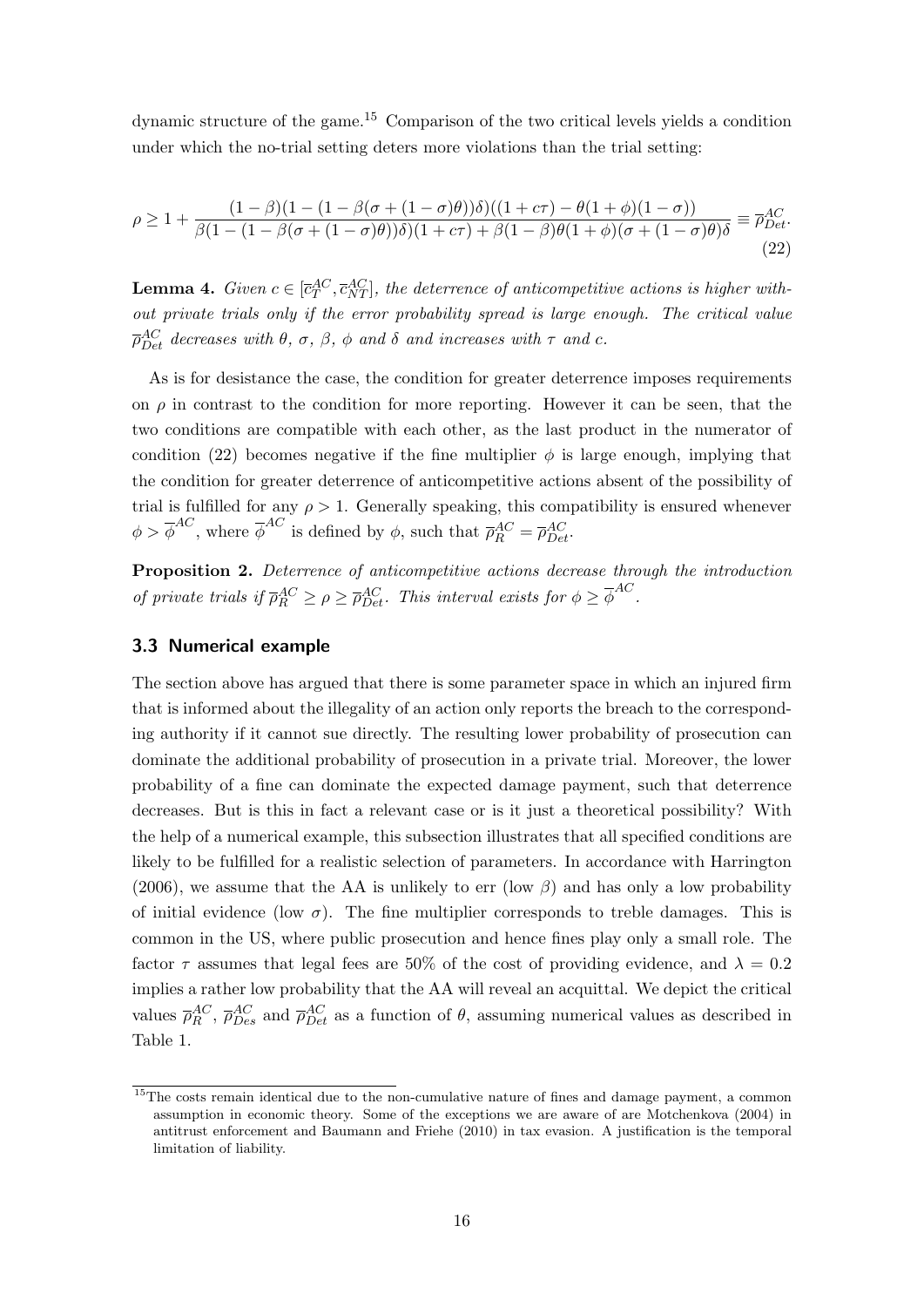| Parameter | Value |
|-----------|-------|
| 17        | 0.05  |
| $\tau$    | 1.5   |
| δ         | 0.9   |
| σ         | 0.2   |
| φ         | 3     |
|           | 0.2   |

Table 1: The numerical values of the example.

Notice that the values guarantee the restrictions on conditions (19) and (22). With the numerical value of  $\beta = 0.05$ , it is reasonable to restrict the error spread to values  $\rho < 10$ , because otherwise the court would commit fewer errors by flipping a coin. The first graph shows the existence of an interval in which desistance of anticompetitive actions decreases as a result of the trial option. As has been proven above, both critical values decrease with θ. The length of the interval increases for the given values. As θ increases, the constraint requiring more reporting in the absence of trials drops, but only moderately, while the restriction of greater desistance falls more dramatically. For  $\theta = 1$  firm 2 only reports if it cannot sue and desistance is higher in the no-trials setting if  $1 < \rho \lesssim 5$ .



Figure 2: The numerical example for desistance of anticompetitive actions

With regard to deterrence, we additionally require a value for the reporting cost c. Remember, however, that c must be in the interval  $[\bar{c}_T^{AC}, \bar{c}_{NT}^{AC}]$ . The critical value  $\bar{\rho}_{Det}^{AC}$ increases with c. We consider the case of the maximum value of the cost,  $c = \bar{c}_{NT}^{AC}$ , which is thus the strictest case possible. Note that for lower values of  $c$  the parameter space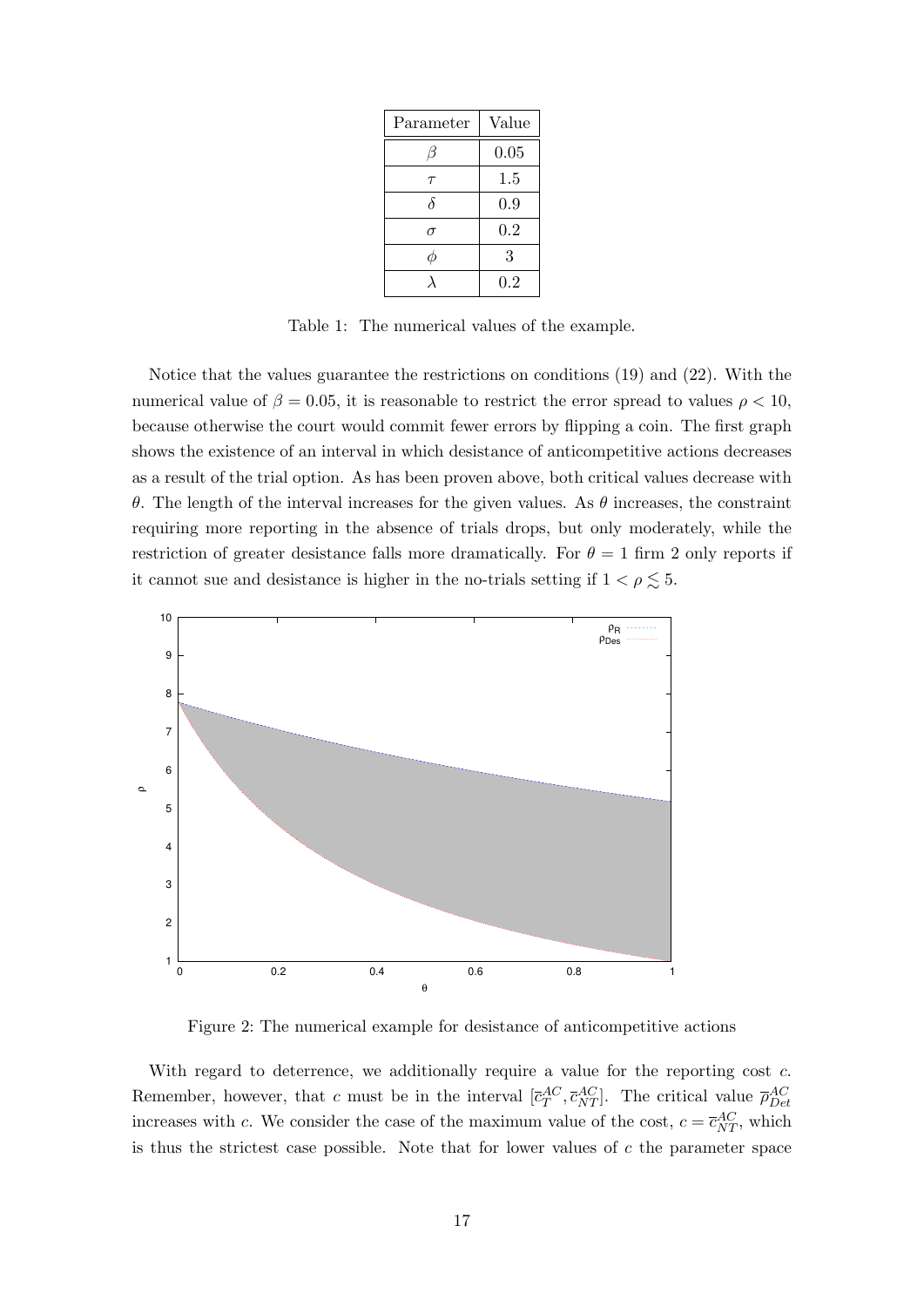might increase. As Figure 3 depicts, the interval in question does not exist for every value of  $\theta$ . In the numerical example,  $\overline{\rho}_R^{AC}$  and  $\overline{\rho}_{Det}^{AC}$  cannot be fulfilled simultaneously if  $\theta$  is too small. However  $\bar{\rho}_{Det}^{AC}$  drops sharply while  $\bar{\rho}_{R}^{AC}$  falls only moderately as  $\theta$  increases. The conditions can here be simultaneously fulfilled if  $\theta \gtrsim 0.18$ . For  $\theta = 1$ , the court can be between two and five times as erroneous as the AA for the described effect to hold. We believe the identified parameter space to be a strong indicator that the effects of trials differ from what is commonly believed. These effects must be reconsidered in light of the



direct communication between injured parties and the AA.

Figure 3: The numerical example for deterrence of anticompetitive actions

### 4 Procompetitive actions

#### 4.1 Desistance of procompetitive actions

Which legal system better avoids type I errors? Remember that the condition  $\rho \geq \overline{\rho}_R^{PC}$ together with  $c \leq \bar{c}_{NT}^{PC}$  states the conditions under which there will only be reporting (i.e., manipulation of the AA) in the no-trial setting. If this condition is fulfilled, there will be more reports in the absence of the private possibility to sue. In the no-trials setting procompetitive actions are prosecuted with probability  $\sigma\beta + (1-\sigma)\theta\beta$ , and with the same probability in future periods should the AA not investigate. In the trial setting, actions are wrongfully prosecuted with probability  $\sigma\beta + (1-\sigma)\rho\beta$  and zero probability in future periods by both the AA and the courts. A simple comparison shows that for  $\rho > 1$  the value of welfare loss due to desistance is always higher when private trials are possible.

**Proposition 3.** Welfare losses through false convictions increases as a result of the in-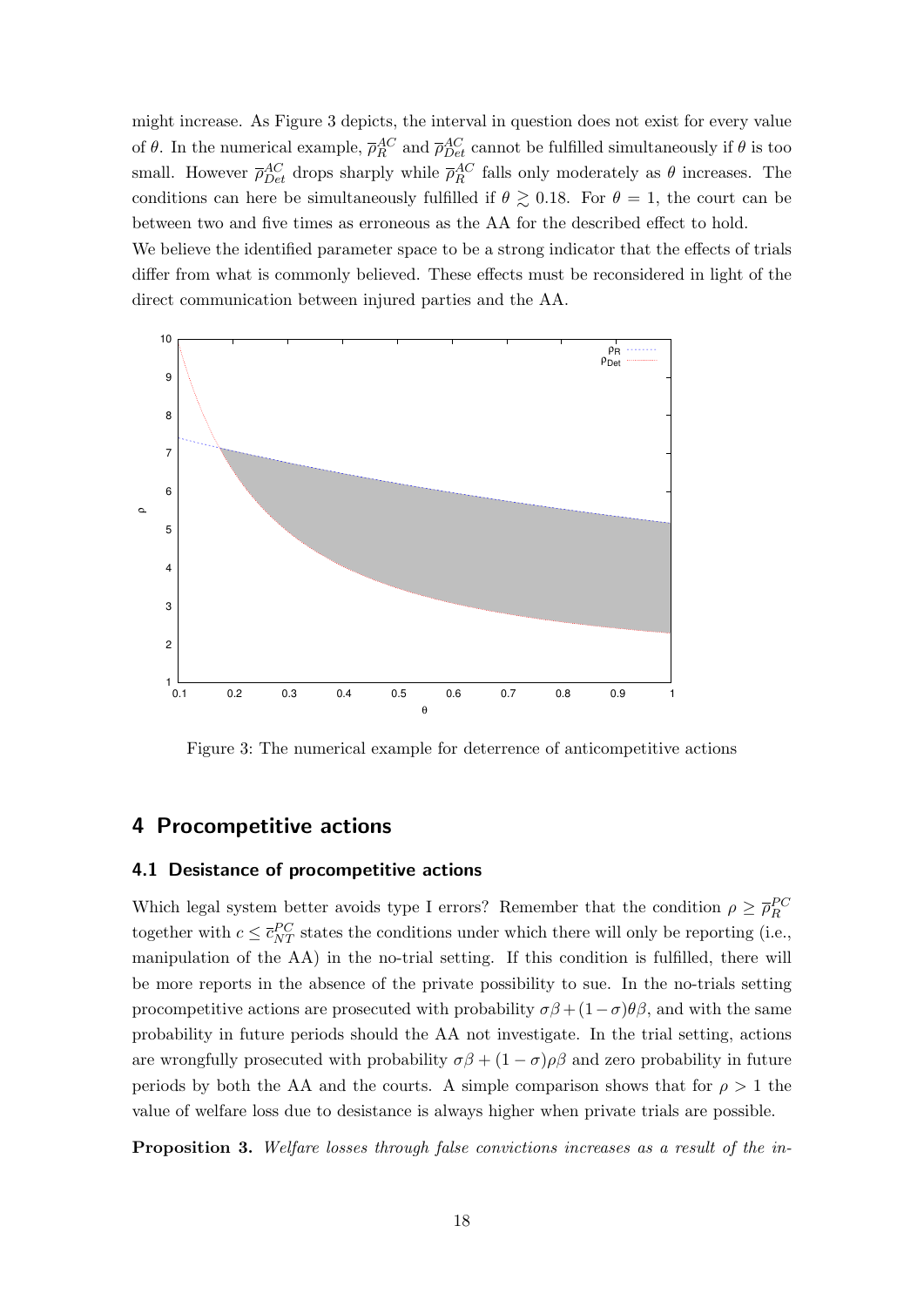troduction of private trials if courts are more erroneous than the AA even when harmful reporting is crowded out.

Here, the prevailing theory regarding the effect of private antitrust enforcement on procompetitive actions holds: Such actions are less likely to cease, as McAfee et al. (2008) and Calcagno (2012) predict. Their result cannot be qualified by introducing a reporting stage, since an action has a higher probability of being falsely convicted in private prosecution. Thus, desistance is increased when weight is shifted from public to (more erroneous private prosecution) and additionally taken with higher probability in the same period. However, this result arises not because the condition for greater desistance opposes the condition for more reporting, but rather directly from the assumption that the court is more erroneous.

#### 4.2 Deterrence of procompetitive actions

We now consider what happens to the deterrence of procompetitive actions when firm 2 only reports in the no-trial setting. In such a situation, the additional deterrent effect of private trials is ambiguous. Analogous to the anticompetitive case, critical profit levels are given by

$$
\pi \ge (1 - \delta) \frac{(1 + \phi)\beta(\sigma + (1 - \sigma)\theta)D}{1 - (1 - (1 - \beta)(\sigma + (1 - \sigma)\theta))\delta} \equiv \overline{\pi}_{NT}^{PC},
$$
\n(23)

$$
\pi \ge (1 - \delta) \frac{\sigma (1 + \phi)\beta D + (1 - \sigma)\rho\beta (1 + c\tau)D}{1 - (1 - (1 - \beta)(\sigma + (1 - \sigma)(1 - \rho\beta)))\delta} \equiv \overline{\pi}_T^{PC}.
$$
\n(24)

Type I errors in deterrence are higher without the possibility of private trials whenever the critical threshold is lower in the trial setting than in the no-trial setting. That is if

$$
\rho \le 1 + \frac{(1+\phi)(\sigma\delta(1-\beta)(1-\theta)+\theta(1-\delta\beta)) - (1+c\tau)(1-\delta(1-(1-\beta)(\sigma+(1-\sigma)\theta)))}{\beta(1+\phi)\delta(\sigma+(1-\sigma)\theta)+\beta(1+c\tau)(1-\delta(1-(1-\beta)(\sigma+(1-\sigma)\theta)))} = \overline{\rho}_{Det}^{PC}.
$$
\n(25)

**Lemma 5.** Given  $c \in [0, \overline{c}_{NT}^{PC}],$  private trials decrease the deterrence of procompetitive actions, if  $\rho \leq \bar{\rho}_{Det}^{PC}$ . The critical value  $\bar{\rho}_{Det}^{PC}$  increases with  $\theta$ ,  $\phi$ ,  $\beta$ ,  $\sigma$  and  $\delta$  and decreases with c and  $\tau$ .

This condition imposes a restriction on  $\rho$  directionally opposed to the necessary condition for more reporting in the no-trial setting. It should be noted, however, that the critical value for deterrence increases with the fine multiplier. Thus the two conditions can be simultaneously fulfilled if  $\phi > \bar{\phi}^{PC}$  where  $\bar{\phi}^{PC}$  is defined by equalizing  $\bar{\rho}_R^{PC}$  and  $\bar{\rho}_{Det}^{PC}$ . From this follows the next proposition: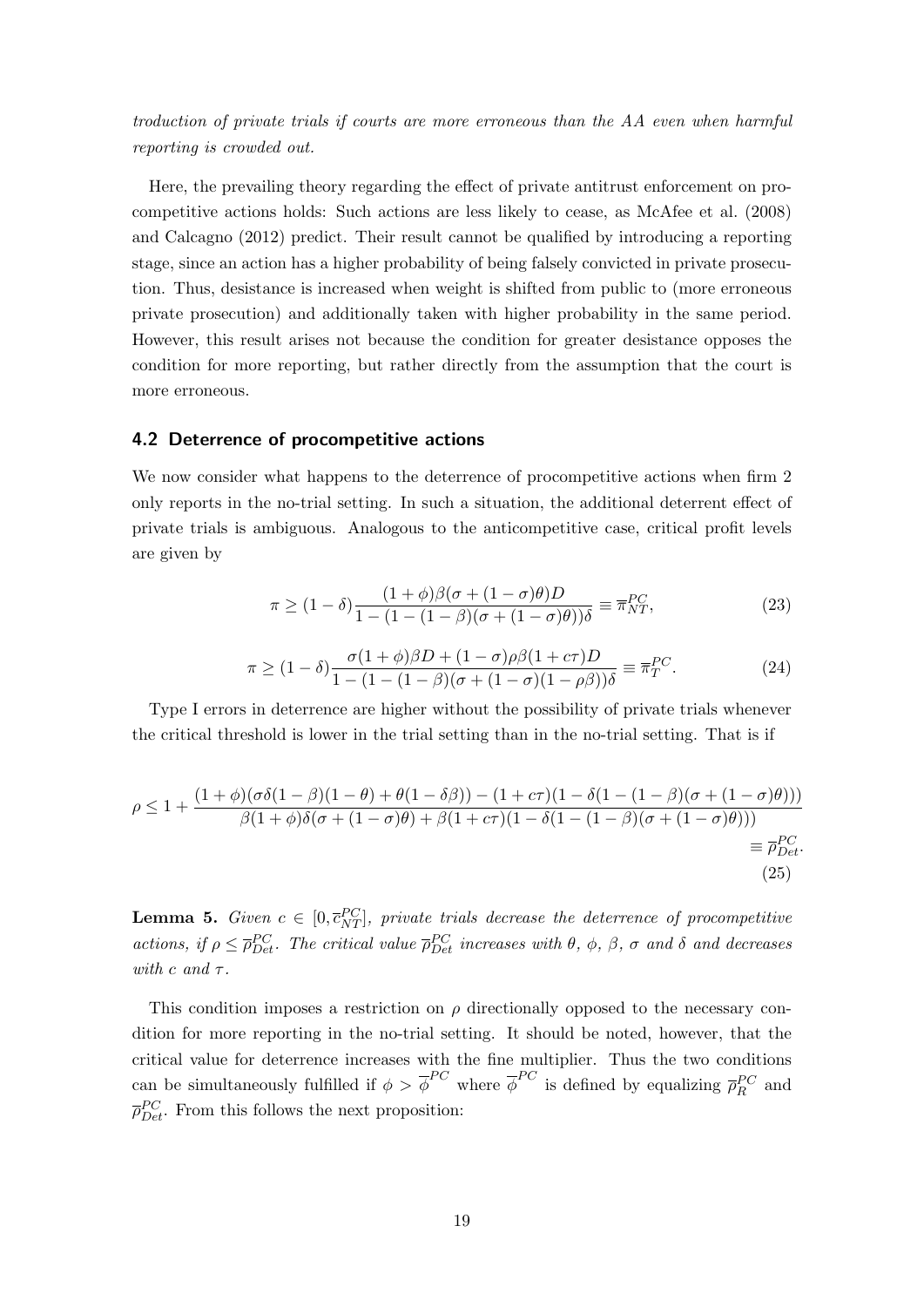Proposition 4. Deterrence of procompetitive actions decreases as a result of the introduction of private trials if  $\overline{\rho}_{Det}^{PC} \ge \rho \ge \overline{\rho}_R^{PC}$ . This interval exists if  $\phi \ge \overline{\phi}^{PC}$ .

The results from McAfee et al. (2008) and Calcagno (2012) can be reversed for the deterrence of procompetitive actions, but cannot be reversed for the desistance. The probability of prosecution cannot decrease through the introduction of private trials, but the legal consequences (namely, the total fine, which only matters for deterrence but not for desistance) can become less severe when private trials are possible. Note that this result relies on the fact that the AA does not follow up with fines after a private trial, which is in accordance with real-world practice.

#### 4.3 Numerical example

Assume that the same parameters hold as in the example for anticompetitive actions. Remember that desistance of procompetitive actions can never be lower with the private trial option, even when false reports are crowded out through trials. Deterrence of procompetitive actions can decrease through the the implementation of the trial option as described above. Figure 4 depicts the conditions specified by  $\bar{\rho}_R^{PC}$  and  $\bar{\rho}_{Det}^{PC}$ . As has been shown above,  $\overline{\rho}_{Det}^{PC}$  is slackened and  $\overline{\rho}_{R}^{PC}$  tightens as  $\theta$  increases. Again, we must consider the limitations of c as specified above, since this affects the value of  $\bar{\rho}_{Det}^{PC}$ . The strictest possible case is again the maximum  $c = \bar{c}_{NT}^{PC}$  as  $\bar{\rho}_{Det}^{PC}$  decreases with c. With this value, deterrence can only decrease with the private trials option if  $\theta \lesssim 0.95$ . For an intermediate value of  $\theta = 0.5$  the court may be as much as three times as likely to commit an error as the AA in order for the described effect to occur. Thus, it is highly plausible that private trials would in fact decrease the deterrence of procompetitive actions.

## 5 Conclusion

The question of the welfare effects of private antitrust trials is currently hotly debated, both in academia and among practitioners. Previous research has established clear predictions about the types of errors we should expect to increase and decrease with the implementation of private trials. Allowing for the communication of evidence from private parties to the AA puts these results into question. Under certain parameter constellations, (some of) the results are reversed. The numerical illustrations show that for reasonable quantitative assumptions, the reversal of the effects is quite likely to occur. Of course, a general policy recommendation cannot very well be derived from our results. However, they do indicate that not only the total effect on welfare, but also that the effects decomposed on error types are ambiguous. It is essentially an empirical question as to which type of error increases and which decreases. From a theoretical perspective, both are equally possible, depending on whether the trial possibility crowds out cooperation between private parties and the AA, and on whether this can outweigh the direct effects. Finally, some inferences regarding the general discussion on regulation vs litigation can be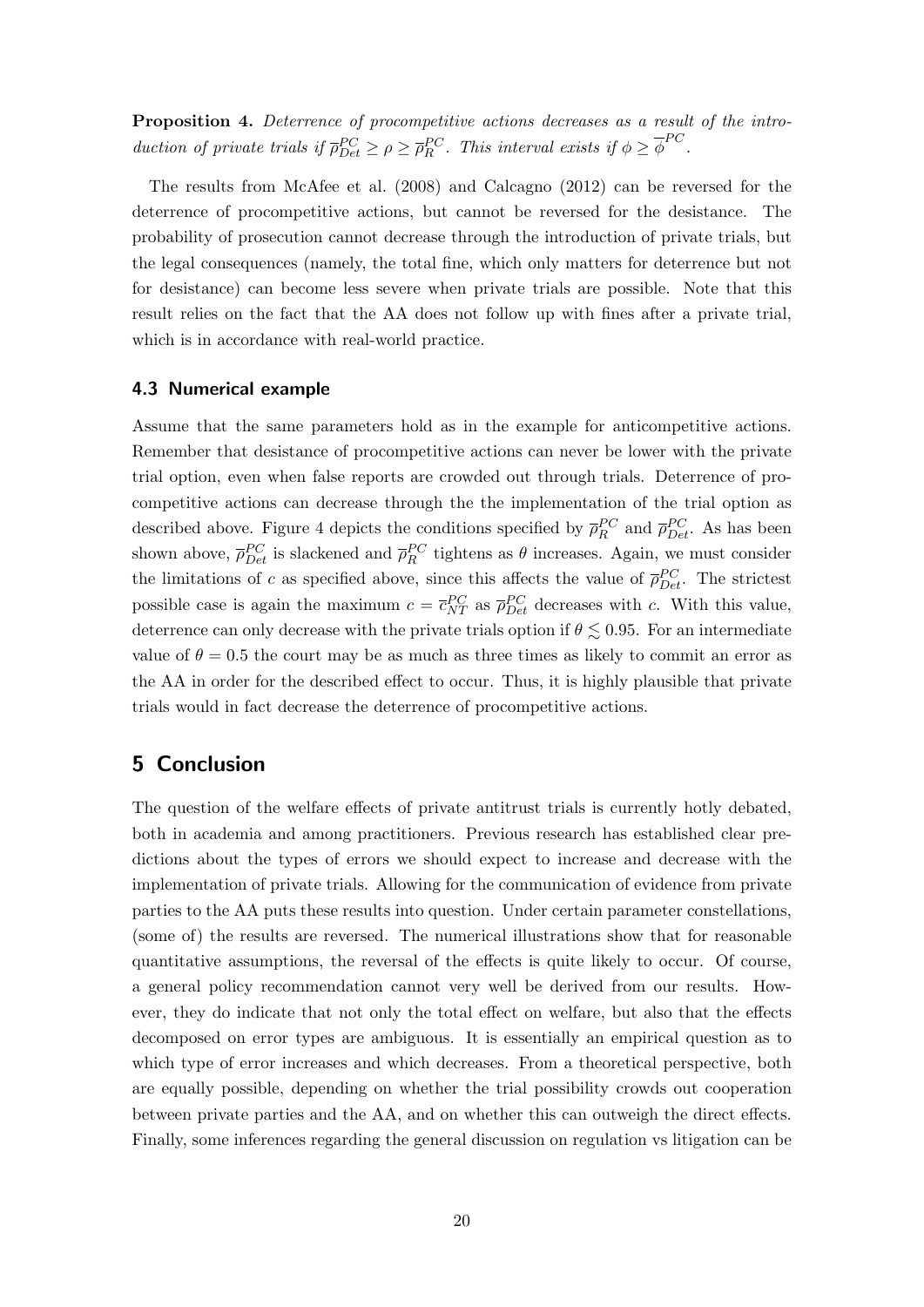

Figure 4: The numerical example for deterrence of procompetitive actions

drawn from this paper. Consider the parameter  $\rho$ , which measures the difference in error probabilities between the bureaucracy and the judicial system. If this variable is either very small or very large, our analysis does not provide new insights, and errors persist as previously determined. This is somewhat at odds with the discussion of Shleifer (2010), who shows that regulation is superior to litigation if the bureaucracy is more effective than the courts are  $(\rho \text{ high})$ . However, this conundrum can be resolved. Consider the anticompetitive case for an illustration. In accordance with Shleifer (2010), in our model regulation is superior to litigation if the court is erroneous (condition (18)). However, effective regulation in our model also requires input from a private party, that it would not provide if the judicial system were sufficiently accurate (condition  $(7)$ ). Thus, an efficient legal system weakens the efficiency of regulation. This is an important issue that might be interesting to generalize beyond the context of antitrust enforcement. It is an interesting question, both theoretically and empirically, whether and how much the quality of a bureaucracy is degraded by the availability of efficient litigation, since contributions to public enforcement become less necessary from an individual perspective. The optimality of regulation or litigation cannot be determined by a simple comparison; rather it is affected by interaction between the two different means of law enforcement. Allowing litigation can lead to an underinvestment problem (see Shavell (1997)), which is mitigated when parties can only enforce their rights in collaboration with a regulator.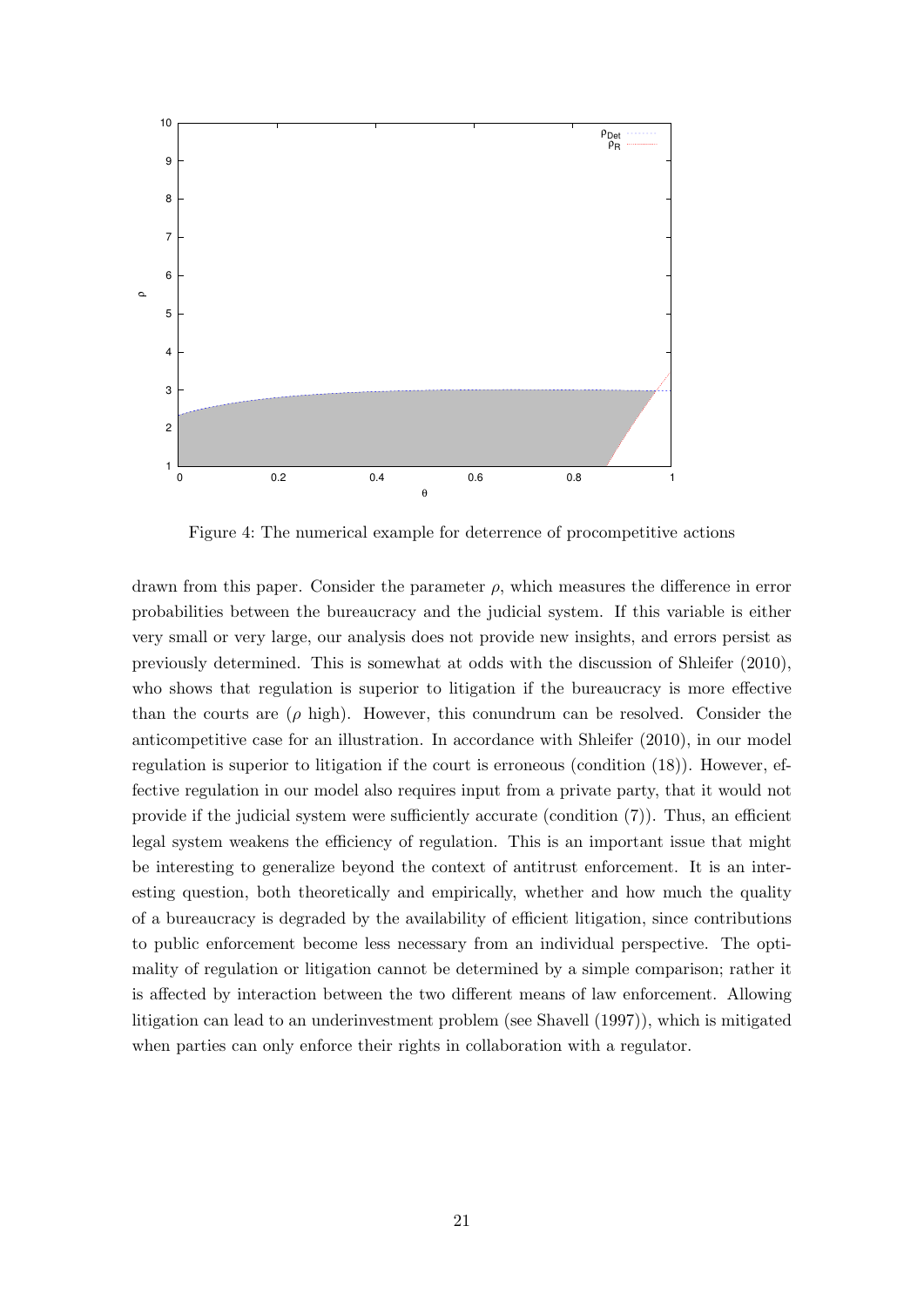## Appendix

#### Proof of Lemma 1

Above it was shown that there exists an cost interval within which firm 2 only reports in the trial setting if  $\rho \leq \bar{\rho}_R^{AC}$ , where it was implicitly assumed that firm 2 goes to trial if the legal setting allows to do so. We will now show that this is the case for all relevant cases. Assume that the AA did not investigate an action. Then firm 2 has the choice of either suing firm 1 or waiting for an investigation from AA in a following period (in which it will report as long a  $c < \bar{c}_{NT}^{AC}$ , which we assume to hold as only this is a relevant case for our analysis).

$$
(1 - \rho \beta) \frac{D}{1 - \delta} - \rho \beta \tau cD \ge \delta V_{NT,R}^{AC}.
$$
 (26)

This is equivalent to

$$
\frac{D}{1-\delta} \Big( (1-\rho\beta)(1-(1-\sigma)(1-\theta)\delta) - (1-\beta)(\sigma + (1-\sigma)\theta)\delta \Big) \ge cD \Big( \rho\beta(1-(1-\sigma)(1-\theta)\delta)\tau - (1-\sigma+\sigma\beta(1-\lambda))\delta \Big).
$$
\n(27)

Define  $\bar{\rho}_{LHS}^{AC}$  as the  $\rho$  equalizing the left-hand side to zero (where it is positive if  $\rho$  is below the critical value) and  $\bar{\rho}_{RHS}^{AC}$  as the  $\rho$  equalizing the right-hand side to zero (where it is positive if  $\rho$  is above the critical value). Then two orderings to  $\bar{\rho}_{LHS}^{AC}, \bar{\rho}_{RHS}^{AC}$  and  $\bar{\rho}_{R}^{AC}$ are possible. If

$$
\tau \ge \frac{(1-\beta)(1-\delta) + \beta(1 - (1-\sigma)(1-\theta)\delta)}{\beta(1-\sigma+\sigma\beta(1-\lambda))}
$$
\n(28)

it holds that  $\bar{\rho}_{LHS}^{AC} > \bar{\rho}_{RHS}^{AC}$  and the inverse direction otherwise. In the first case the condition is obviously fulfilled without further constraints for  $\rho < \bar{\rho}_{LHS}^{AC}$ , because the LHS is positive and the RHS is positive. For  $\bar{\rho}_{LHS}^{AC} < \rho < \bar{\rho}_{R}^{AC}$  firm 2 goes to trial only if  $c > \bar{c}_S^{AC}$ , which is defined to equalize the trial condition. Further it can be shown that  $\bar{c}_S^{AC} < \bar{c}_T^{AC}$  holds, such that for all costs for which firm 2 only reports absent of the trial possibility it also sues if it can. In the second case the condition is fulfilled without further constraints for  $\rho < \bar{\rho}_{RHS}$ , as again the LHS is positive while the RHS is negative. For  $\overline{\rho}_{RHS}^{AC} < \rho < \overline{\rho}_R^{AC}$  firm 2 goes only to trial if  $c < \tilde{c}_S^{AC}$ . However, this is no further constraint because  $\bar{c}_S^{AC} > \bar{c}_{NT}^{AC}$  is implied by  $\rho > \bar{\rho}_R^{AC}$ . This concludes that suing is always optimal in the cases where reporting is only optimal if trial is not allowed. This is summarized in Lemma 1.

#### Proof of Lemma 2

Consider now, whether firm 2 will go to trial against procompetitive actions. This is the case if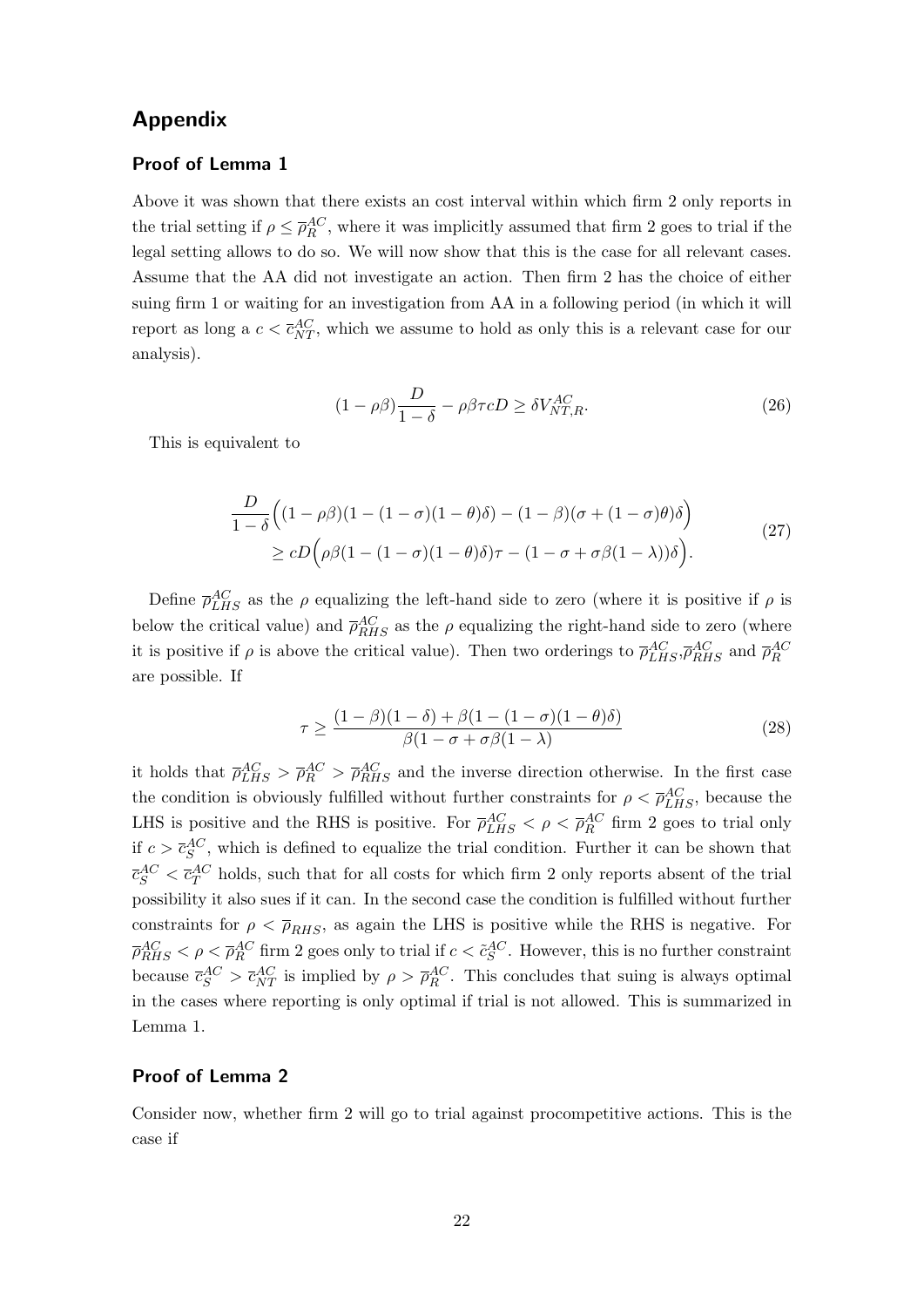$$
\rho \beta \frac{D}{1 - \delta} - (1 - \rho \beta)c\tau D \ge \delta V_{NT,R}^{PC},\tag{29}
$$

which is equivalent to

$$
cD\Big(\tau(1-\rho\beta)(1-(1-\sigma)(1-\theta)\delta) - (1-\sigma+\sigma(1-\beta)(1-\lambda))\delta\Big)(1-\delta)
$$
  
 
$$
\leq D(\rho\beta(1-(1-\sigma)(1-\theta)\delta) - \beta(\sigma+(1-\sigma)\theta)\delta).
$$
 (30)

The right-hand side is for all  $\rho > 1$  positive. Thus firm 2 goes to trial if either the left-hand side is negative, that is if

$$
\rho \ge 1 + \frac{\tau(1-\beta)(1-(1-\sigma)(1-\theta)\delta) - (1-\sigma+\sigma(1-\beta)(1-\lambda))\delta}{\beta\tau(1-(1-\sigma)(1-\theta)\delta)} \equiv \overline{\rho}_T^{PC},\tag{31}
$$

or if the LHS is positive and if  $c < \bar{c}_S^{PC}$ , where  $\bar{c}_S^{PC}$  is defined by fulfilling condition (30) with equality. Remember that we are looking for a condition where firm 2 goes to trial, but does not report to the AA. Notice first, that  $\bar{p}_T^{PC} > \bar{p}_R^{PC}$  holds. Thus not reporting and trial are optimal, if either  $\rho < \overline{\rho}_R^{PC}$  and  $\overline{c}_T^{PC} < c < \overline{c}_S^{PC}$ , or if  $\rho > \overline{\rho}_T^{PC}$ , or finally, if  $\overline{\rho}_R^{PC} < \rho < \overline{\rho}_T^{PC}$  together with  $c \leq \overline{c}_S^{PC}$  holds. The first case can be excluded as  $\overline{c}_T^{PC} < \overline{c}_S^{PC}$ is not compatible with  $\rho < \overline{\rho}_R^{PC}$ . Finally, for  $\rho > \overline{\rho}_R^{PC}$  it holds that  $\overline{c}_{NT}^{PC} < \overline{c}_S^{PC}$ , thus for all relevant cases, that is reporting in the NT setting only, firm 2 will also go to trial. Lemma 2 concludes this analysis.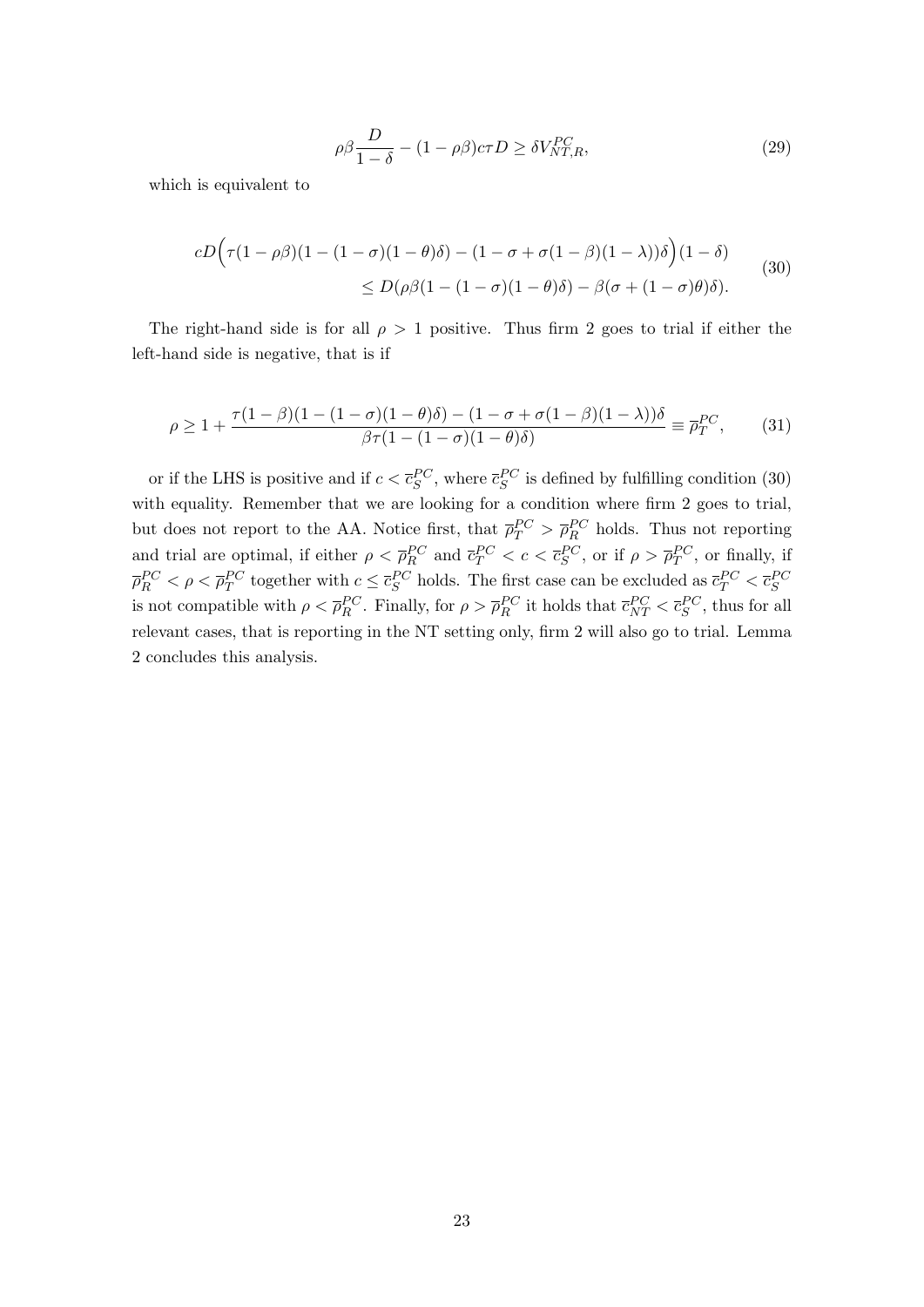## **References**

Albors-Llorens, A. (2002). EC competition law and policy. Willan Publishing.

- Baumann, F. and T. Friehe (2010). Tax evasion, investment, and firm activity. FinanzArchiv: Public Finance Analysis  $66(1)$ , 1–14.
- Becker, G. (1968). Crime and punishment: An economic approach. The Journal of Political Economy  $76(2)$ , 169-217.
- Bizjak, J. and J. Coles (1995). The effect of private antitrust litigation on the stock-market valuation of the firm. The American Economic Review 85 (3), 436–461.
- Bosch, J. and E. Eckard (1991). The profitability of price fixing: evidence from stock market reaction to federal indictments. The Review of Economics and Statistics  $73(2)$ , 309–317.
- Bourjade, S., P. Rey, and P. Seabright (2009). Private antitrust enforcement in the presence of pre-trial bargaining. The Journal of Industrial Economics  $57(3)$ ,  $372-409$ .
- Briggs, H., K. Huryn, and M. McBride (1996). Treble damages and the incentive to sue and settle. RAND Journal of Economics 27 (4), 770–786.
- Calcagno, C. (2012). Stand-alone private antitrust damages: (how) should competition authorities react? European Journal of Law and Economics forthcoming.
- Duso, T., D. Neven, and L. Roller (2007). The political economy of european merger control: Evidence using stock market data. Journal of Law  $\mathcal C$  Economics 50, 455–781.
- Frezal, S. (2006). On optimal cartel deterrence policies. International Journal of Industrial Organization 24 (6), 1231–1240.
- Ganglmair, B. and A. Guenster (2011). Separation of powers: The case of antitrust. Technical report, mimeo.
- Harrington, J. (2006). Corporate leniency programs and the role of the antitrust authority in detecting collusion. Technical report, John Hopkins University.
- Hay, G. and D. Kelley (1974). An empirical survey of price fixing conspiracies. Journal of Law & Economics  $17(1)$ , 13-38.
- Martini, G. and C. Rovesti (2004). Antitrust policy and price collusion. Recherches  $économiques de Louvain 70(2), 127-151.$
- McAfee, R., H. Mialon, and S. Mialon (2008). Private v. public antitrust enforcement: A strategic analysis. Journal of Public Economics 92 (10-11), 1863–1875.

Motchenkova, E. (2004). Effects of leniency programs on cartel stability. Technical report.